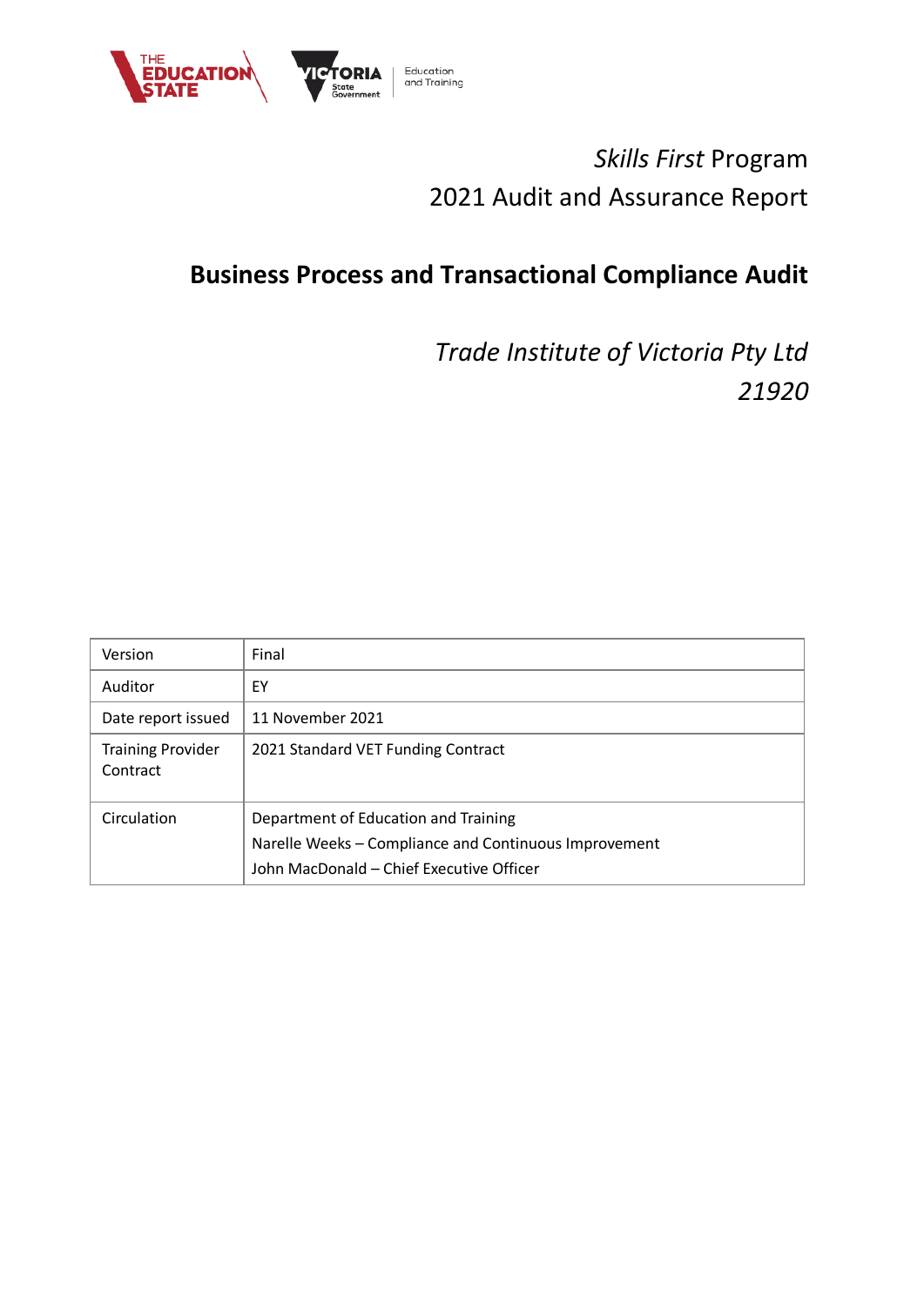## **TABLE OF CONTENTS**

| 1.  |  |
|-----|--|
| 1.1 |  |
| 1.2 |  |
| 1.3 |  |
| 1.4 |  |
| 1.5 |  |
| 1.6 |  |
| 1.7 |  |
| 1.8 |  |
| 2.  |  |
| 3.  |  |
| 4.  |  |
| 5.  |  |
| 6.  |  |
|     |  |
|     |  |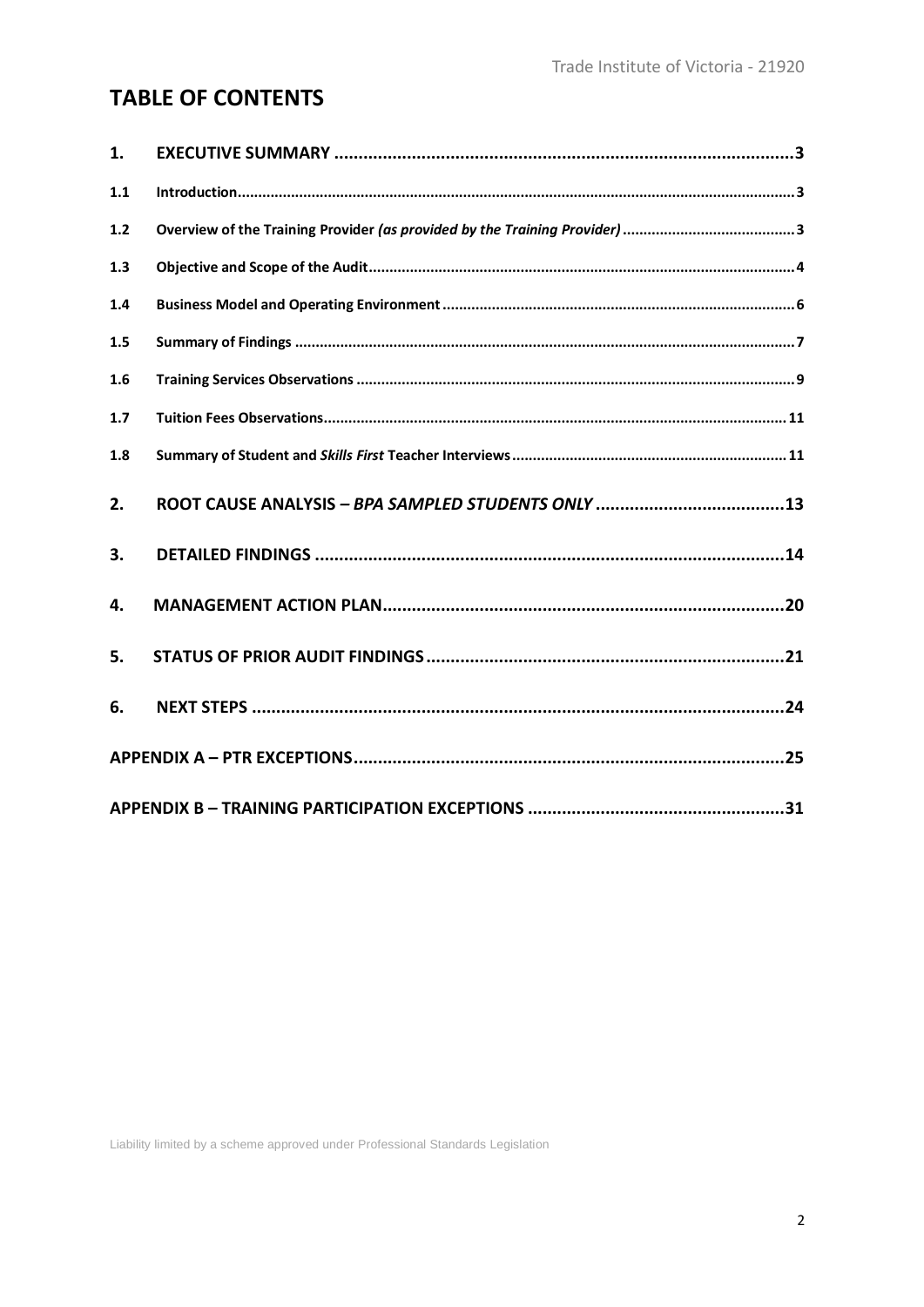## <span id="page-2-0"></span>**1. Executive Summary**

## <span id="page-2-1"></span>**1.1 Introduction**

The *Skills First* Program is an entitlement to government subsidised training for Eligible Individuals.

The Victorian Department of Education and Training (the Department) contracts Training Providers to deliver training to Eligible Individuals under the *Skills First* Program. In accordance with its *Skills First* Audit and Review Strategy, the Department undertakes assurance activity to ensure the contracted Training Providers are complying with the terms and conditions of their VET Funding Contract (the Contract).

The objectives of the *Skills First* Audit and Review Strategy are to:

- confirm that funding has been expended appropriately
- promote training provider regulatory and standards compliance and
- promote training provider process quality.

This audit report includes exceptions-based reporting and has been produced by an externally contracted panel of audit service providers.

This audit examined a sample of data that had been reported by Trade Institute of Victoria (TIV) to the Skills Victoria Training System (SVTS).

### <span id="page-2-2"></span>**1.2 Overview of the Training Provider** *(as provided by the Training Provider)*

#### **Overview / Mission Statement**

#### **HISTORY**

Established in 2007 by members of the construction industry, TIV is dedicated to developing the skills of people already in the construction industry, and those who seek to enter it.

### **VALUES**

TIV values teamwork, persistence, initiative, compassion and respectfulness towards one another – students, colleagues and stakeholders alike.

### **ETHOS**

Our Ethos comprises:

- Striving to deliver training that exceeds learners' expectations;
- An internal environment that rejoices in cultural diversity;
- Good community citizenship;
- Honesty and transparency in all of our dealings;
- Modelling industry standards of work health safety.

#### **TARGET DEMOGRAPHIC**

- Men and women aged 18 years and older;
- Who aspire to employment outcomes in;
	- o the trades of Bricklaying or Carpentry; and/or
	- $\circ$  careers in low to medium rise residential or commercial construction domains including Building, Estimating and Site Management.

#### **FEATURES**

• Substantial investments in creating 'second to none' simulated workplace environments for learners including the provision of high quality tools, plant, equipment and materials.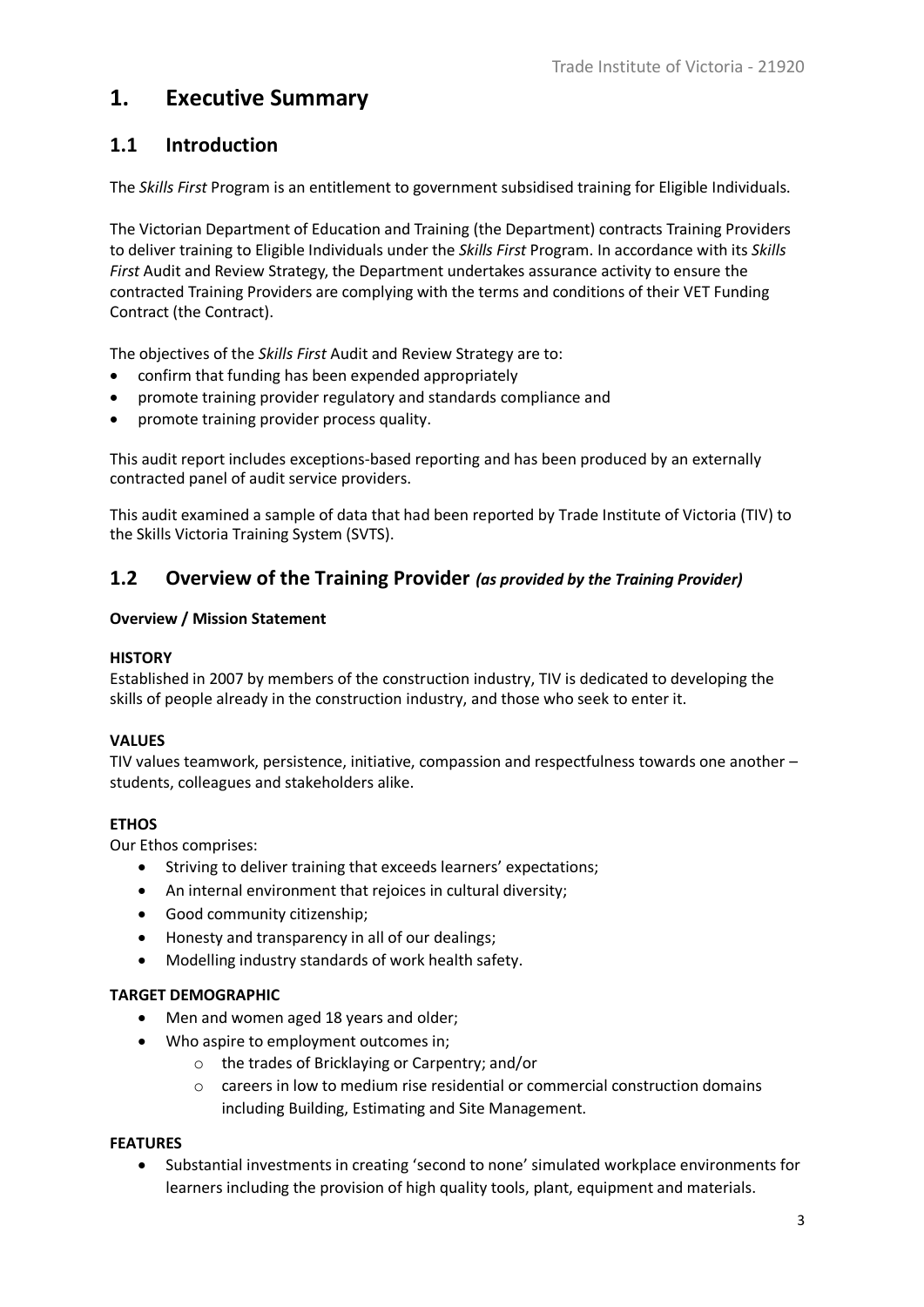- Outstanding independent student survey results 2016 2020
- An abundance of construction 'know how' delivered by quality trainers and assessors.
- A sharply focussed scope of operations;
- Quality, well equipped classroom training facilities at the Williamstown base;
- Leased quality conference facilities in a variety of suburban locations.

### <span id="page-3-0"></span>**1.3 Objective and Scope of the Audit**

TIV was provided with 42 of 42 sample data records on 5 October 2021 at 11:17am.

EY conducted the audit remotely which commenced on 7 October 2021 and concluded on 8 October 2021.

| Entry<br><b>Meeting</b> | Date:                                                                                                                                        | 07/10/2021                                           | Time: | 09:00am |
|-------------------------|----------------------------------------------------------------------------------------------------------------------------------------------|------------------------------------------------------|-------|---------|
| <b>TIV</b><br>Attendees | 1 John MacDonald (CEO), 2 Narelle Weeks (Compliance and Continuous<br>Improvement), 3 Peter Giannopoulous (Manager Training and Development) |                                                      |       |         |
| ΕY<br>Attendees         |                                                                                                                                              | 1 Sophie Rees (Consultant), 2 Jenny Cai (Consultant) |       |         |

The objective of the audit was to consider the business processes and internal control environment employed by the Training Provider to comply with its contractual obligations under the Contract.

The scope of work was to:

- gain a contextual understanding of the Training Provider to set the scene for the audit;
- examine internal audit activity undertaken by the Training Provider to self-assess its compliance against the Contract;
- examine processes in place for eligibility assessment, fees and fee concessions, pre-training review, training plan development, training participation;
- gain a contextual understanding of the provision of quality training services delivered by the Training Provider under *Skills First*, including the Quality Charter;
- conduct student and *Skills First* Teacher interviews to validate audit findings, including verification of funding claimed; and
- examine maintenance of records to evidence compliance (e.g. eligibility, pre-training review, fee concession, training plans, Evidence of Participation), including use of the Training Provider's Student Management System (SMS) and input of relevant data into the SVTS.

The following procedures were performed:

- obtained a sample of program and/or subject enrolments, as reported by the Training Provider via the SVTS, provided by the Department;
- held an entry meeting with the Training Provider's CEO or authorised delegate;
- obtained documentation/materials from the Training Provider for each student/subject in the sample;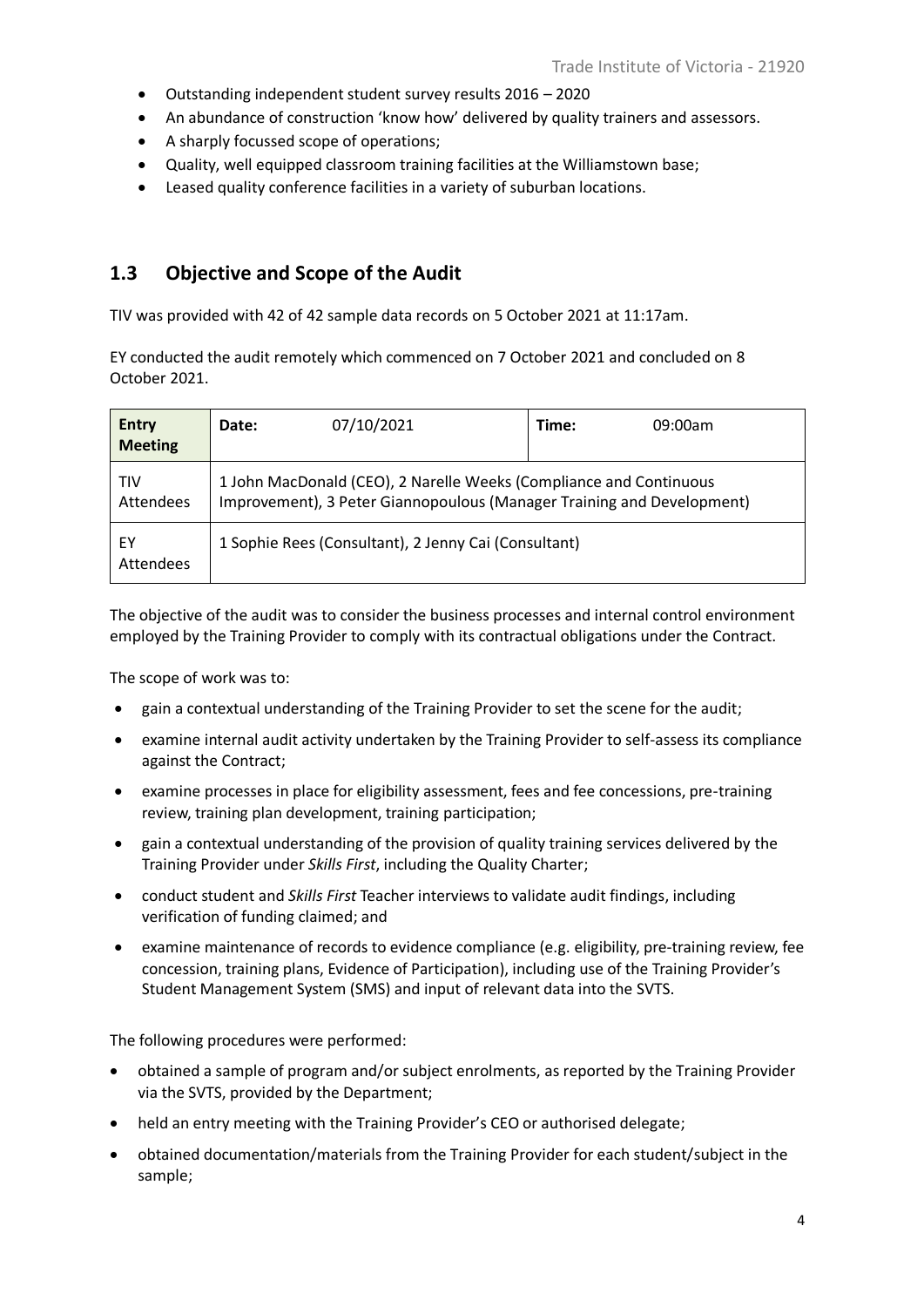- provided the Training Provider with the opportunity to present available documentation/materials for each sample;
- identified whether the documentation/materials provided by the Training Provider met the requirements of the Contract, as applicable;
- considered the information provided by the Training Provider in identifying the factual findings in this report;
- held an Exit Interview with the Training Provider's CEO or authorised delegate to discuss the findings, develop a Management Action Plan, and provide the Training Provider with the final list of exceptions; and
- requested management comments and incorporated these into the final report as appropriate.

Transactional compliance testing was also performed to identify specific areas of non-compliance with the Contract through sample testing of records associated with student eligibility, pre-training review, training plans, training participation, fee concessions and data reporting.

#### **Conclusion of fieldwork**

At the conclusion of the audit fieldwork on 8 October 2021 at 2:30pm, a Close-Out meeting was held to discuss the possible exceptions and ascertain if further evidence may be available to support the items noted as an exception. The Training Provider was granted 24 hours to locate and provide the documents not provided at the time of the fieldwork.

TIV did provide the documents by the above specified timeframe. The documents were provided on 11 October 2021 at 11:16am.

Where sample testing issues and corresponding root causes have been identified, the results have been incorporated into the findings set out in Section 1.5, Section 3 and the Appendices of this report (as relevant).

An assessment of a prior audit's Management Action Plan was undertaken as part of this audit and the current status is reported in Section 6 of this report.

| <b>Close-out Meeting</b> |                                                                                                                                                 | In Person: |  | Date: | 08/10/2021          |
|--------------------------|-------------------------------------------------------------------------------------------------------------------------------------------------|------------|--|-------|---------------------|
|                          |                                                                                                                                                 | Via Phone: |  | Time: | 02:30 <sub>pm</sub> |
| <b>TIV Attendees</b>     | 1 John MacDonald (CEO), 2 Narelle Weeks (Compliance and<br>Continuous Improvement), 3 Peter Giannopoulous (Manager<br>Training and Development) |            |  |       |                     |
| <b>EY Attendees</b>      | 1 Sophie Rees (Consultant), 2 Jenny Cai (Consultant)                                                                                            |            |  |       |                     |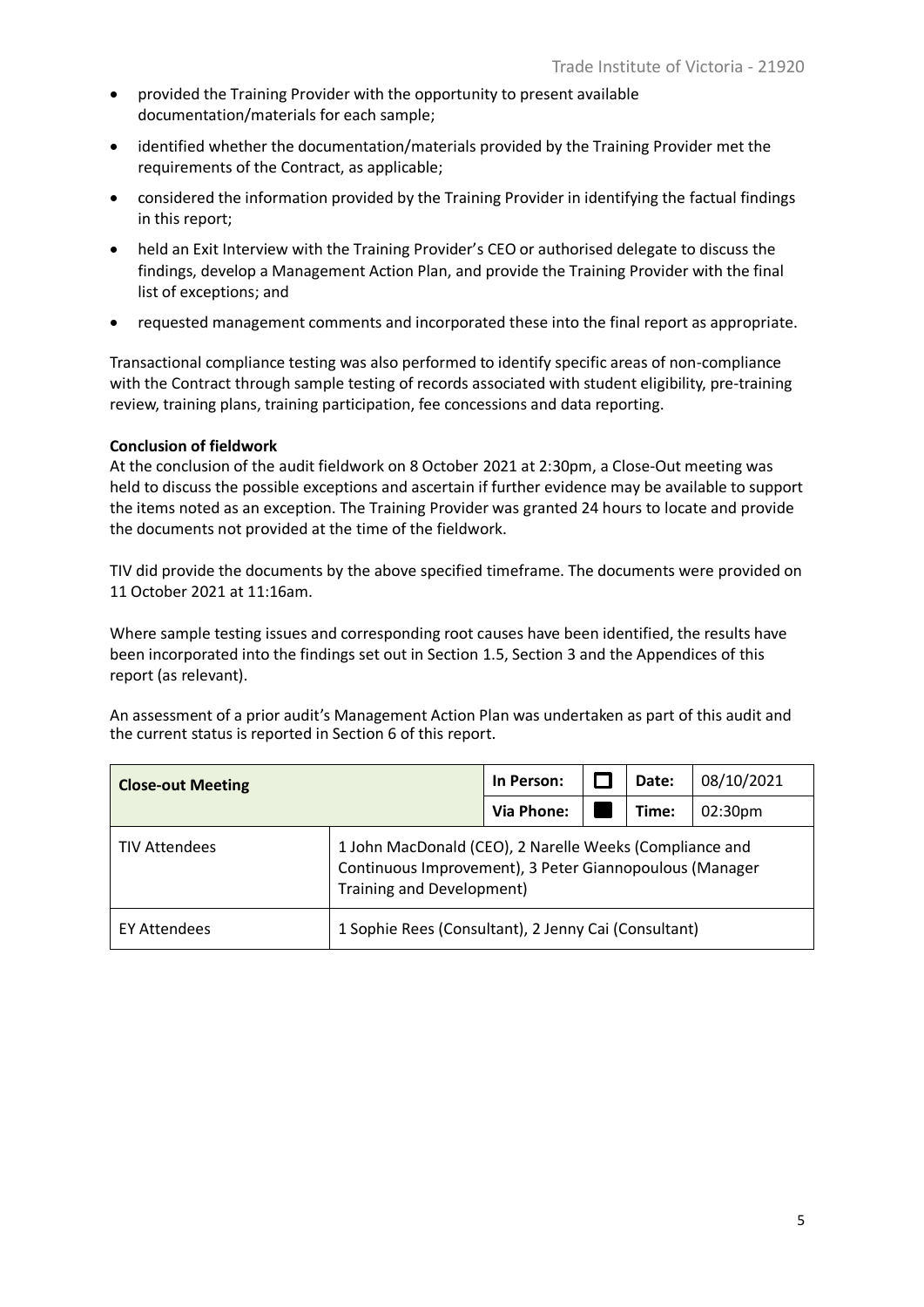### <span id="page-5-0"></span>**1.4 Business Model and Operating Environment**

TIV (21920) is based in Williamstown North with campuses across Victoria in Doncaster, Attwood, West Footscray, Tullamarine, Dandenong and Bendigo. Student records are retained electronically and in hard copy at each of these locations.

TIV management advised that as of 7 October 2021, it is training approximately 832 of *Skills First*  funded students. The primary mode for training delivery is online learning.

TIV has added the Certificate III in Concreting to its Registered Scope in the last 12 months.

TIV management advised that over the past five years, changes to the business model have involved a significant increase in online learning, transitioning to online learning as the only mode of delivery to continue operation throughout the COVID 19 pandemic.

TIV employs the following marketing practices:

- Digital channels (website, social media, TV, radio);
- Physical media (billboards, mail campaigns);
- Recruiting events held at schools (in person and online);
- Word of mouth;
- Upsell by TIV staff; and
- Recruitment agents

TIV management also advised:

- Most students are recruited online, through word of mouth and upsell by TIV staff.
- Brokering Services are subcontracted out.
- Training and assessment services are not subcontracted out. Training Services not related to training and assessment (for example, administrative services) are not subcontracted out.

Based on advice from Training Provider management, brokering arrangements are in place with the following parties:

| Subcontractor/Third<br><b>Party/Broker Name</b> | Relationship<br>(Specify)<br>Subcontractor/Third<br>Party/Broker) | Formal<br><b>Agreement</b><br><b>Commencement</b><br>and End Date | <b>Summary of</b><br>Subcontractor/Third<br><b>Party/Broker Inputs</b> |
|-------------------------------------------------|-------------------------------------------------------------------|-------------------------------------------------------------------|------------------------------------------------------------------------|
| JR Training Pty Ltd                             | <b>Third Party</b>                                                | 19/06/2017 -<br>Present                                           | Recruitment of<br>prospective learners                                 |
| Yo Yo Australia Pty Ltd                         | <b>Third Party</b>                                                | $11/02/2016$ -<br>Present                                         | Recruitment of<br>prospective learners                                 |

TIC was most recently audited by ASQA in April 2021. TIV has published the results of this audit on their website. TIV did not receive a rectification plan as a result of this audit.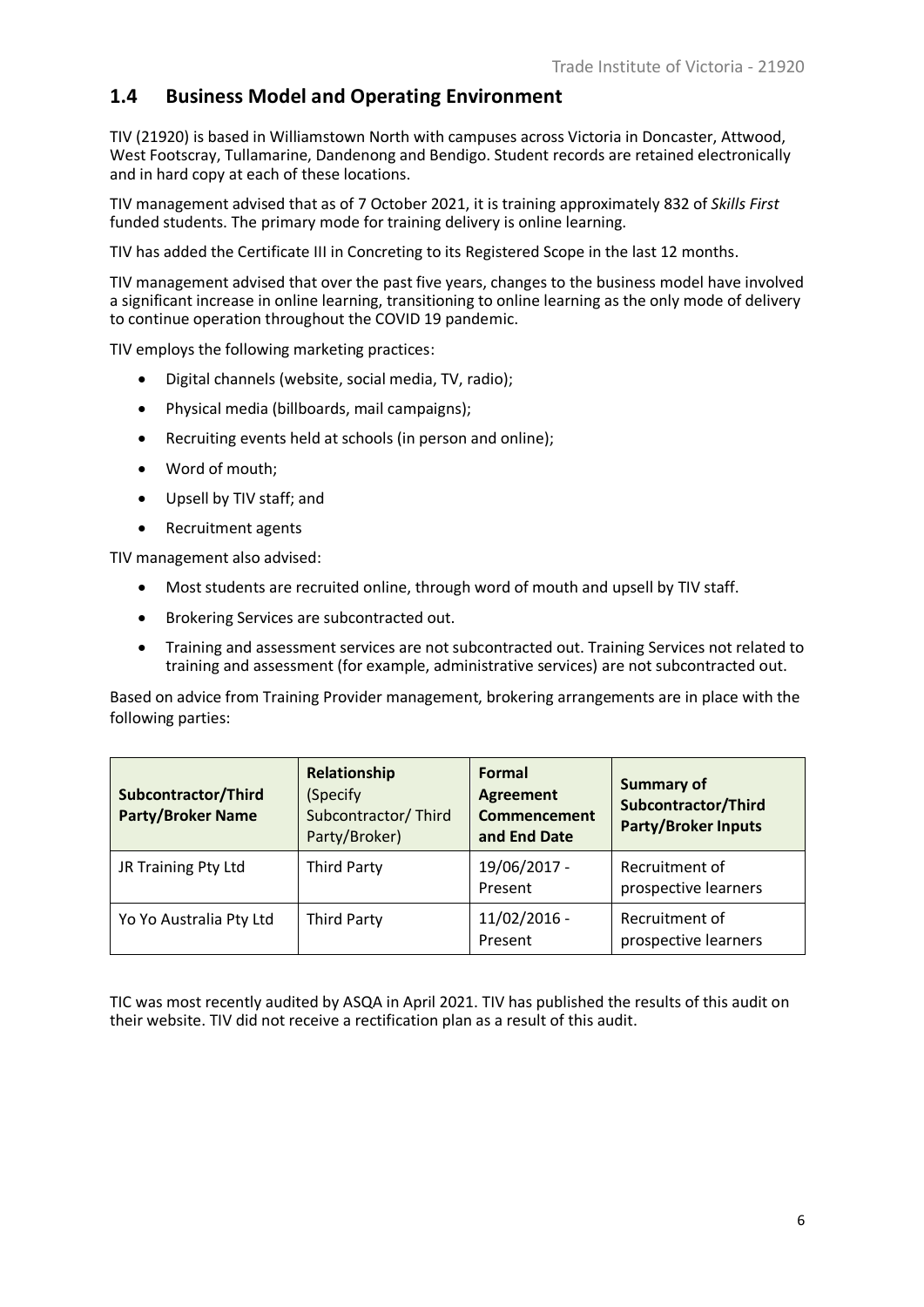## <span id="page-6-0"></span>**1.5 Summary of Findings**

The following control weaknesses were identified which may impact the Training Provider's ability to comply with the Contract:

| <b>Report Ref</b> | Area                       | <b>Control Weakness</b>                             |
|-------------------|----------------------------|-----------------------------------------------------|
|                   | <b>Pre-Training Review</b> | Pre-Training Reviews requirements were not met      |
| 3.2               | Training Participation     | Evidence of Participation requirements were not met |

Further details of the control weaknesses, and a Management Action Plans to address them, are included in Sections 3 and 5 of this report and details of the opportunities for improvement are included in Section 4 of this report.

The status of prior audit findings, based on the Management Action Plan developed as a result of prior Business Process and Transaction audit of TIV (Business Process and Transaction Audit report dated 18 March 2021), has been assessed and the current implementation status is below:

| <b>Report Ref</b> | Area                             | <b>Current status</b> |
|-------------------|----------------------------------|-----------------------|
| 6.1               | Eligibility                      | In Progress           |
| 6.2               | Eligibility                      | Completed             |
| 6.3               | Eligibility                      | Completed             |
| 6.4               | Eligibility                      | Completed             |
| 6.5               | Eligibility                      | Completed             |
| 6.6               | <b>Pre-Training Review</b>       | Completed             |
| 6.7               | <b>Pre-Training Review</b>       | In Progress           |
| 6.8               | Pre-Training Review              | Completed             |
| 6.9               | Pre-Training Review              | Completed             |
| 6.10              | <b>Pre-Training Review</b>       | In Progress           |
| 6.11              | <b>Pre-Training Review</b>       | Completed             |
| 6.12              | <b>Training Plan</b>             | Completed             |
| 6.13              | <b>Training Plan</b>             | Completed             |
| 6.14              | <b>Training Plan</b>             | Completed             |
| 6.15              | <b>Training Participation</b>    | In Progress           |
| 6.16              | <b>Training Participation</b>    | Completed             |
| 6.17              | <b>Fee Concession</b><br>Control | Completed             |
| 6.18              | <b>Fees Control</b>              | Completed             |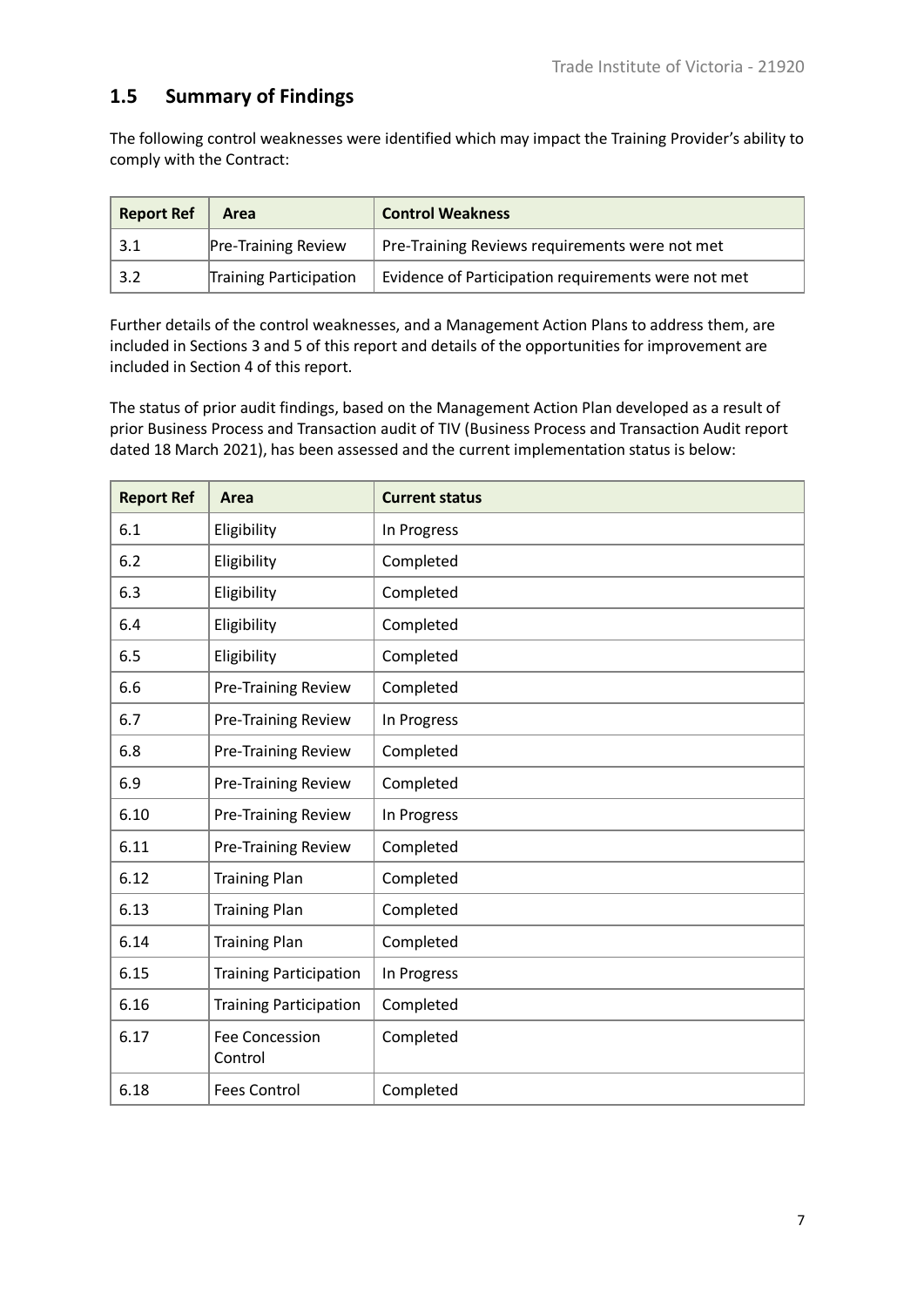#### *Status Definitions*

**Completed:** the Training Provider has provided evidence that the Management Action Plan to address this finding has been implemented

**In Progress**: the Training Provider has provided evidence that progress has been made in the implementation of the Management Action Plan to address this finding, but all elements of the Management Action Plan have not been fully implemented, and/or actions may be evident to ascertain rectification occurred, however findings of a similar nature were identified in this audit/review.

**Not started:** the Training Provider has not provided any evidence that they have begun to implement the Management Action Plan.

**Out of Scope:** some key aspects from a Quality Review are out of scope as they are not assessed in a BPA/TCA – these include Assessment Resources, Methods & Timing/Practical Placements/Training Verification

Further details of the status of prior audit findings are included in Section 6 of this report.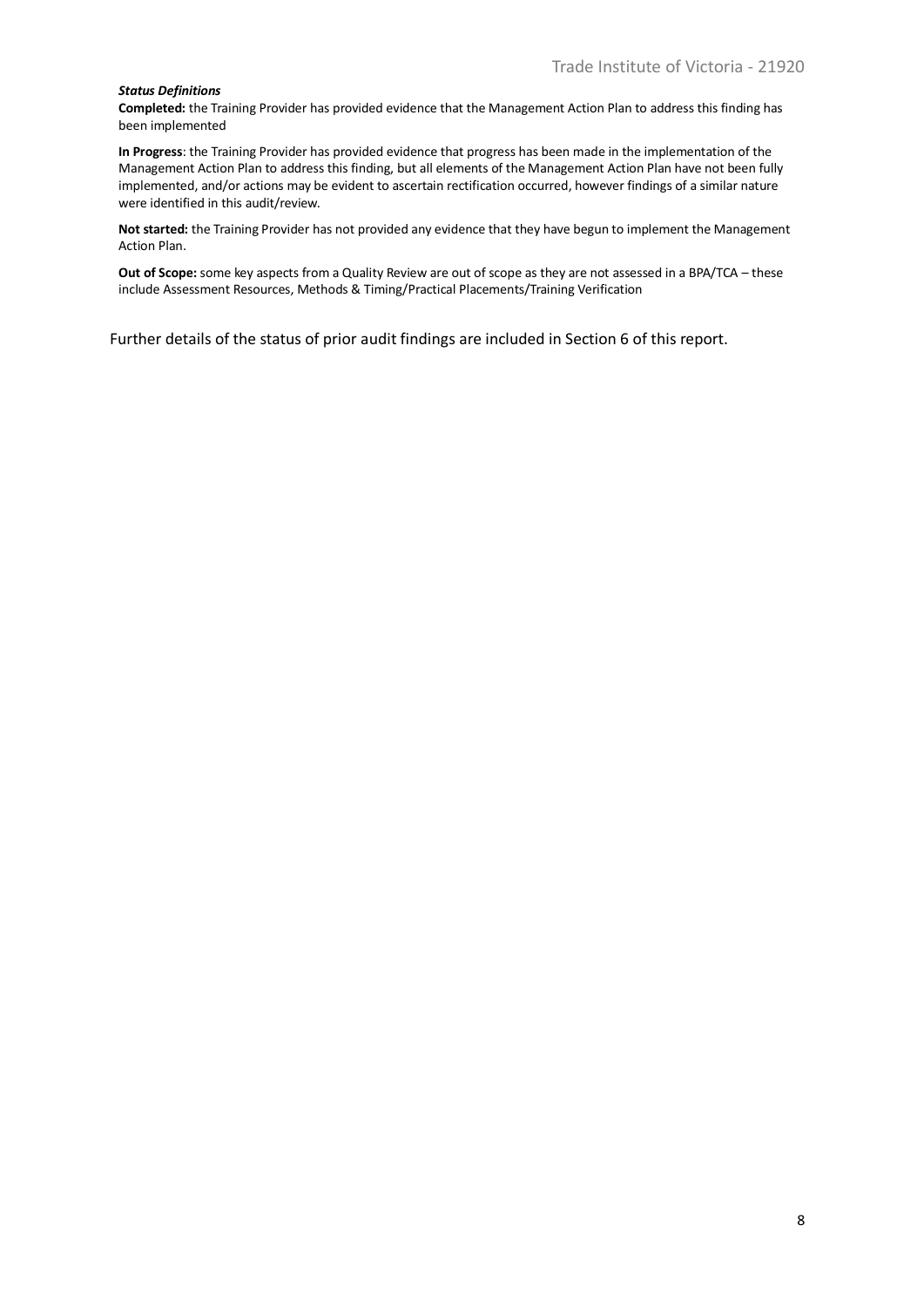## <span id="page-8-0"></span>**1.6 Training Services Observations**

#### **Organisation Level**

The following topics and their alignment to contractual requirements were discussed with the Training Provider and/or applicable documents/evidence were sighted:

| <b>Topic</b>                                                                                                                                                                                                                                                                                                            | Discussed?   | Is there a<br>documented <sup>1</sup><br>process? | <b>Observations</b> |
|-------------------------------------------------------------------------------------------------------------------------------------------------------------------------------------------------------------------------------------------------------------------------------------------------------------------------|--------------|---------------------------------------------------|---------------------|
| Student attraction activities, including marketing and<br>advertising, in relation to any aspect of this Contract in<br>accordance with Clause 1 of Schedule 1.                                                                                                                                                         | $\checkmark$ | $\checkmark$                                      | Not applicable      |
| Information provided to prospective students about program<br>offerings, fees, support and the impact on the individual's<br>Entitlement to Funded Training in accordance with Clauses 4.8<br>and 5 of Schedule 1, in addition to collecting and maintaining<br>required evidence.                                      | $\checkmark$ | $\checkmark$                                      | Not applicable      |
| The conduct of and documented business processes for testing<br>an individual's eligibility for training subsidised through the<br>Skills First Program and any relevant concession or<br>exemption/waiver of tuition fees in accordance with Clauses 2,<br>3 and 5 of Schedule 1 and the Guidelines About Eligibility. | $\checkmark$ | $\checkmark$                                      | Not applicable      |
| The conduct of and documented business processes for Pre-<br>Training Reviews, in accordance with Clause 4 of Schedule 1.                                                                                                                                                                                               | $\checkmark$ | $\checkmark$                                      | Not applicable      |
| The conduct of enrolment processes required including in<br>accordance with Clause 4 of Schedule 1.                                                                                                                                                                                                                     | $\checkmark$ | $\checkmark$                                      | Not applicable      |
| The business process and documentation of Training Plans in<br>accordance with Clause 7 of Schedule 1.                                                                                                                                                                                                                  | $\checkmark$ | $\checkmark$                                      | Not applicable      |
| Levying of fees, including applying any concessions,<br>exemptions or waivers, including in accordance with Clause 5<br>of Schedule 1, in addition to collecting and maintaining<br>required evidence.                                                                                                                  | $\checkmark$ | $\checkmark$                                      | Not applicable      |
| Reporting and verification of data and other information to the<br>Department including in accordance with Clause 10 of<br>Schedule 1.                                                                                                                                                                                  | $\checkmark$ | $\checkmark$                                      | Not applicable      |
| Provision of support to Eligible Individuals.                                                                                                                                                                                                                                                                           | $\checkmark$ | $\checkmark$                                      | Not applicable      |
| Strategies for industry engagement and how the outcomes of<br>which are systematically used to ensure the industry relevance<br>of its assessment practices and resources.                                                                                                                                              | $\checkmark$ | $\checkmark$                                      | Not applicable      |
| Complaints and appeals process.                                                                                                                                                                                                                                                                                         | $\checkmark$ | $\checkmark$                                      | Not applicable      |
| Staff professional development, including how Skills First<br>Teachers and other relevant staff are made aware of and<br>comply with contractual requirements.                                                                                                                                                          | $\checkmark$ | $\checkmark$                                      | Not applicable      |
| Segregation of Duties.                                                                                                                                                                                                                                                                                                  | $\checkmark$ | $\checkmark$                                      | Not applicable      |
| Controls and Systems, in accordance with Clause 4.9 f), for:                                                                                                                                                                                                                                                            | $\checkmark$ | $\checkmark$                                      | Not applicable      |
| <b>Training Participation</b>                                                                                                                                                                                                                                                                                           | $\checkmark$ | $\checkmark$                                      | Not applicable      |
| <b>Fee Concessions</b>                                                                                                                                                                                                                                                                                                  | $\checkmark$ | $\checkmark$                                      | Not applicable      |
| Fees                                                                                                                                                                                                                                                                                                                    | $\checkmark$ | $\checkmark$                                      | Not applicable      |

<sup>1</sup> While contractually a documented business process is not required for all topics, it may be deemed an opportunity for improvement. If a documented business process is not in place, observation to include details on how this information is communicated to staff.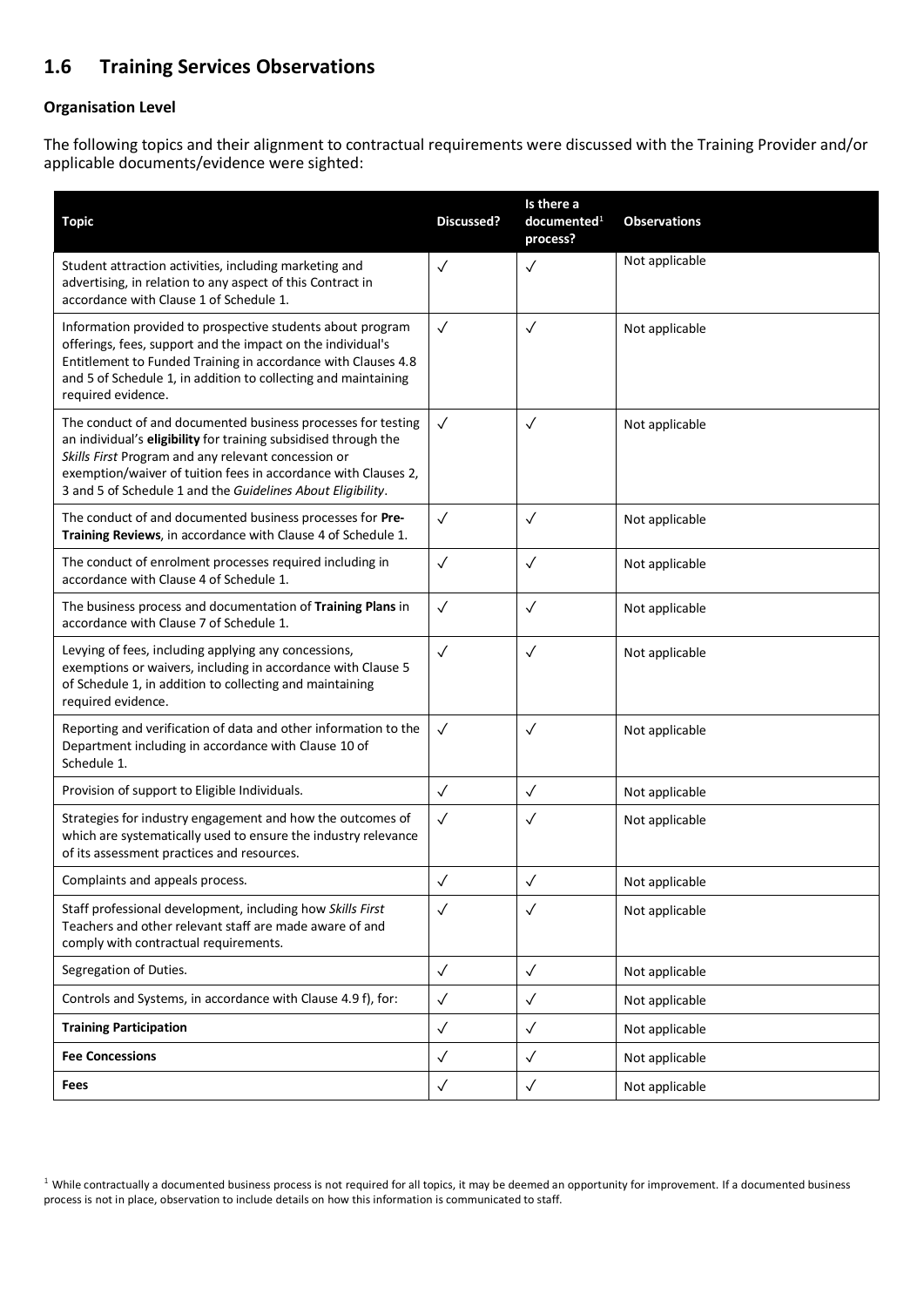The Department issued Internal Audit Checklist (IAC) was last completed in June 2021. The Training Provider did embed evidence to support its own assessment of compliance for the relevant contract clauses. The Training Provider did not note any non-compliances.

Where a non-compliance is noted in the BPA, the finding has been cross-checked against the most recent IAC to ascertain the accuracy in the self-assessment for the relevant control area/s. The Training Provider did not identify any non-compliances in the IAC that are relevant to the exceptions identified in this audit. Discrepancies between the BPA finding and the IAC self-assessment will be noted in the Detailed Findings section of this report.

#### **Sampled Program**

| Name of the Program being tested                                                                                          |                                     |                        | Certificate III in Carpentry |                              |                                                             |  |
|---------------------------------------------------------------------------------------------------------------------------|-------------------------------------|------------------------|------------------------------|------------------------------|-------------------------------------------------------------|--|
| Where is the program delivered? e.g. a classroom,<br>simulated warehouse environment etc.                                 |                                     |                        |                              | Workplace based delivery     |                                                             |  |
| No. of and cohort type of the Training and Assessment<br>Strategies (TAS) applicable for the program                      |                                     |                        | One                          |                              |                                                             |  |
| Date TAS last updated                                                                                                     |                                     |                        | 2020                         |                              |                                                             |  |
|                                                                                                                           | Duration of program as noted in TAS |                        |                              | Up to four years             |                                                             |  |
| Does the duration align to AQF minimum recommended<br>duration?                                                           |                                     |                        | Yes                          |                              |                                                             |  |
| If no, insert the justification for shorter time period as<br>documented in the TAS (or else, state 'Not<br>documented'). |                                     | Not Applicable         |                              |                              |                                                             |  |
| In TAS?<br>Y/N                                                                                                            | <b>Subjects</b>                     | <b>Scheduled hours</b> | <b>Delivery Modes</b>        | Assessment<br><b>Methods</b> | <b>SF Teacher</b><br>responsible for<br>delivery/assessment |  |
|                                                                                                                           | Υ                                   | Υ                      | Υ                            | Υ                            | Υ                                                           |  |

Referring to the program enrolment of one of the BPA sampled students, alignment between the Training Plan and TAS was determined.

The information provided to students on the Statement of Fees is consistent with the information in the TAS and includes:

- The code and title of the training product;
- Estimated duration;
- Expected locations at which training, and assessment will occur;
- Expected modes of delivery;
- The hourly concession fees;
- The approximate value of government contribution; and
- Any other applicable fees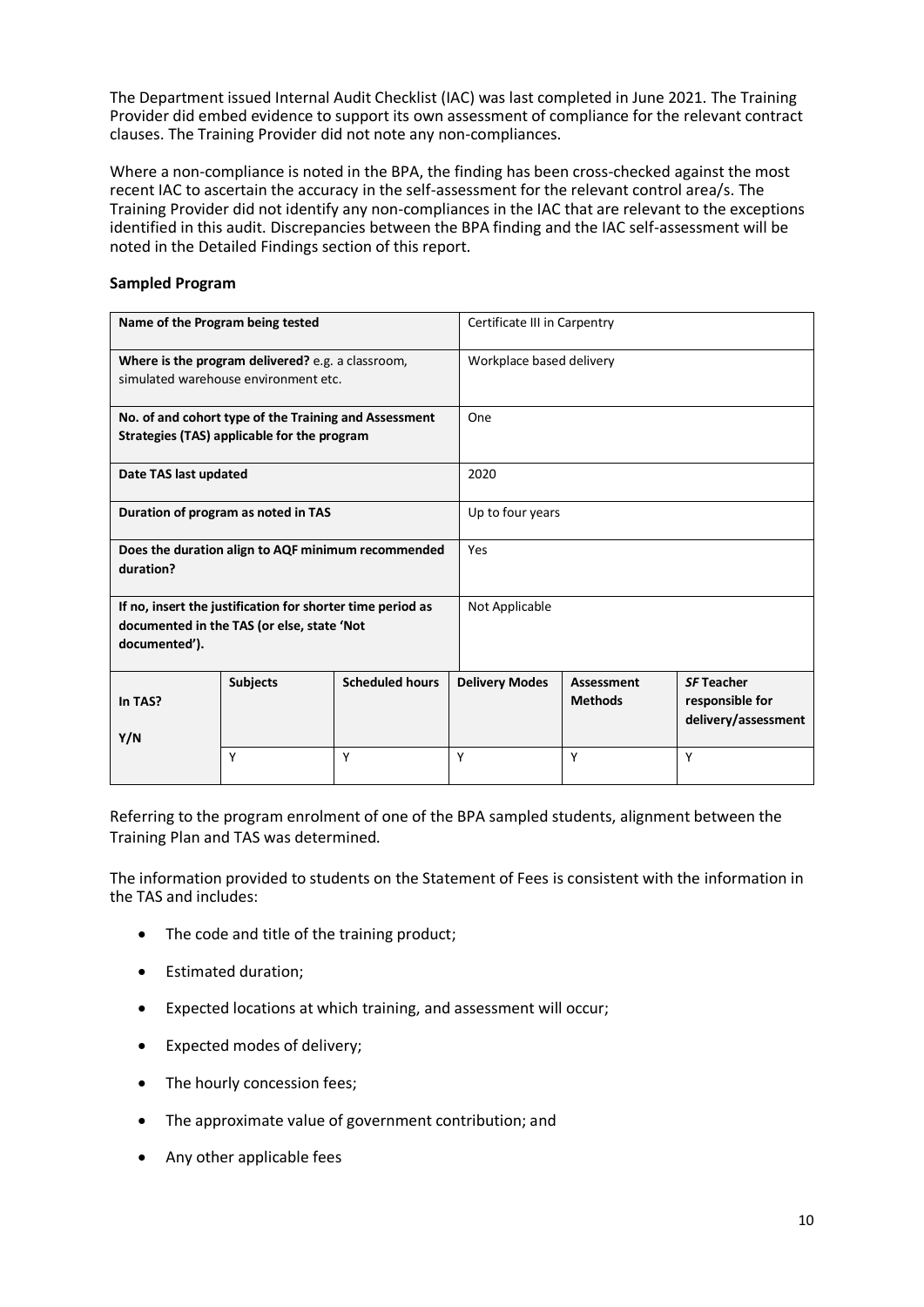The *Skills First* Teacher(s) delivering Certificate III in Carpentry has qualifications as shown in the table below:

| <b>Skills First Teacher Name</b> | <b>Qualification/s Held</b>                                                                                            | Date<br>Qualification<br><b>Obtained</b> | <b>Relevant Industry</b><br>Experience? Y/N |
|----------------------------------|------------------------------------------------------------------------------------------------------------------------|------------------------------------------|---------------------------------------------|
| David Lister                     | TAE40116 Certificate IV in Training<br>and Assessment<br>CPC30211 - Certificate III in Carpentry                       | 2020<br>2021                             | Yes                                         |
| <b>William Spencer</b>           | TAE40110 Certificate IV in Training<br>and Assessment<br>CPC50210 - Diploma of Building and<br>Construction (Building) | 2012<br>2016                             | Yes                                         |
| Luke Tiernan                     | TAE40110 Certificate IV in Training<br>and Assessment<br>CPC302110 - Certificate III in<br>Carpentry                   | 2017<br>2015                             | <b>Yes</b>                                  |
| Robert ZanderZyden               | TAE40110 Certificate IV in Training<br>and Assessment<br>CPC302110 - Certificate III in<br>Carpentry                   | 2021<br>2017                             | <b>Yes</b>                                  |

The Register of Trainers and Assessors was viewed and deemed to be current for the training period included in this audit, and did include all requirements in accordance with the Contract.

### <span id="page-10-0"></span>**1.7 Tuition Fees Observations**

As requested by the Department, we reviewed tuition fees and have determined the following:

- The Training Provider's website did publish the standard fees for government subsidised training in a prominent place.
- For two (2) BPA students, the following was noted:
	- o In two instances, the Statement of Fees did include all information stipulated in the Guidelines about Fees.
	- o In two instances, the Hourly Tuition Fee noted on the Statement of Fees did match the fee reported in SVTS.

### <span id="page-10-1"></span>**1.8 Summary of Student and** *Skills First* **Teacher Interviews**

As requested by the Department, we attempted interviews with a sample of 44 students enrolled in government subsidised training.

- Three students declined to participate in the interview.
- Eight students could not be contacted after three attempts.
- Six student interviews were completed.

The outcome of the completed student interviews is outlined below and is based on information provided by the student only.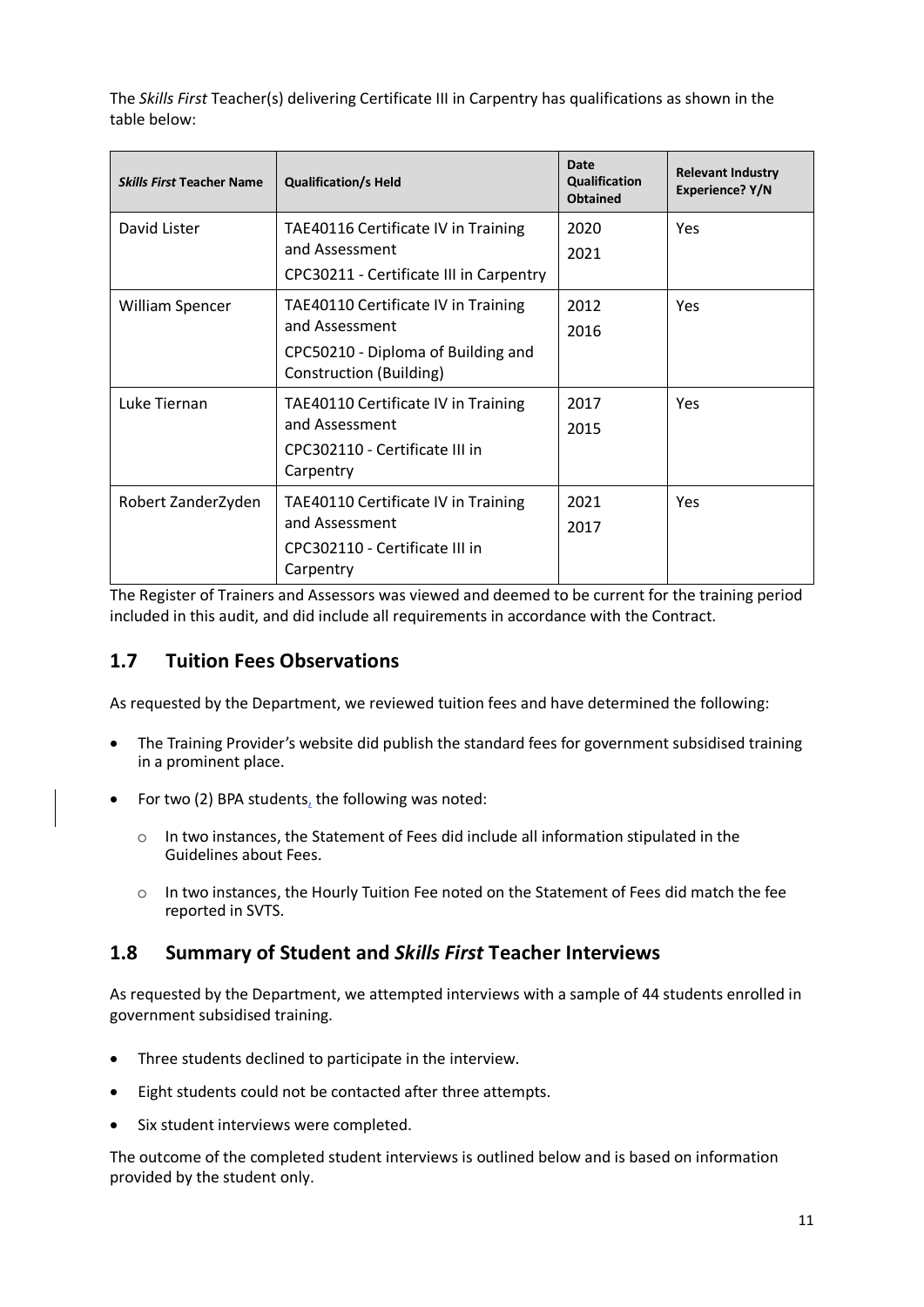• For six students, the information obtained from the student interview was consistent with the data reported to SVTS.

As requested by the Department, we attempted interviews with eight *Skills First* Teachers who deliver training for the Training Provider. The outcome of the *Skills First* Teacher interviews is outlined below:

• Four *Skills First* Teacher interviews were completed and no issues were noted.

Please note, management comments relating to student/Teacher interviews are not required. Interview responses of concern will be raised by the Department in the outcome letter.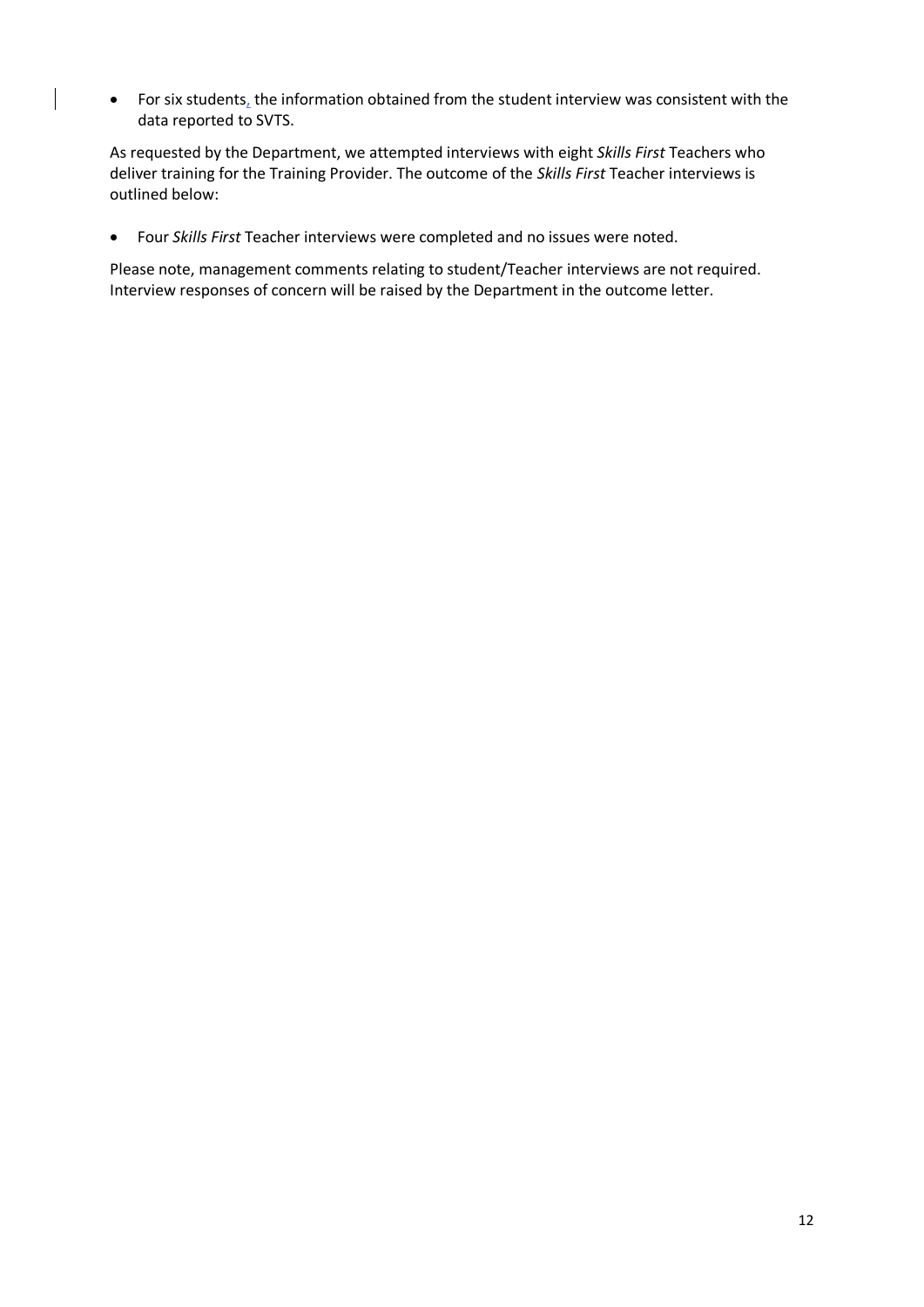## **2. Root Cause Analysis** *– BPA sampled students only*

|                                      | <b>Business Policies</b> | <b>Business Processes</b> | People & Organisation | <b>Management Oversight</b> | Systems & Data |
|--------------------------------------|--------------------------|---------------------------|-----------------------|-----------------------------|----------------|
| Eligibility                          |                          |                           |                       |                             |                |
| <b>Pre-Training Review</b>           |                          |                           |                       |                             |                |
| <b>Training Plan</b>                 |                          |                           |                       |                             |                |
| <b>Training Participation</b>        |                          | 16                        |                       |                             |                |
| <b>Fee Concessions</b>               |                          |                           |                       |                             |                |
| <b>Fees</b>                          |                          |                           |                       |                             |                |
| <b>Total Errors</b>                  |                          | 18                        |                       |                             |                |
| Root Cause Error Rate <sup>2</sup> % |                          | 100%                      |                       |                             |                |

The below table outlines the number of exceptions from the student files reviewed as part of the BPA, based on the business component root cause of each finding.

<span id="page-12-0"></span>The root causes of each instance of non-compliance based on the below descriptions.

| <b>Root Cause</b>           | <b>Deficiency Description</b>                                                                                                                                                        |
|-----------------------------|--------------------------------------------------------------------------------------------------------------------------------------------------------------------------------------|
| <b>Business Policies</b>    | Business policies and procedural documentation does not include specific guidelines, articulate relevant strategies, authorities, responsibilities or expected standards of conduct. |
| <b>Business Processes</b>   | Business processes, methods and/or templates are non-existent or do not align to the requirements of the Contract                                                                    |
| People and Organisation     | Staff have not consistently applied their knowledge and experience and/or insufficient training been provided to perform the process in accordance with the Contract requirements.   |
| <b>Management Oversight</b> | Management oversight and internal review processes and controls are inadequate to identify and rectify any non-compliances.                                                          |
| <b>Systems and Data</b>     | Information systems do not support compliance with the Contract and/or do not produce accurate data for submission through SVTS.                                                     |

 $^2$  The Root Cause Error Rate is based on the number of exceptions for each root cause, as a percentage of the total exceptions across all five business components.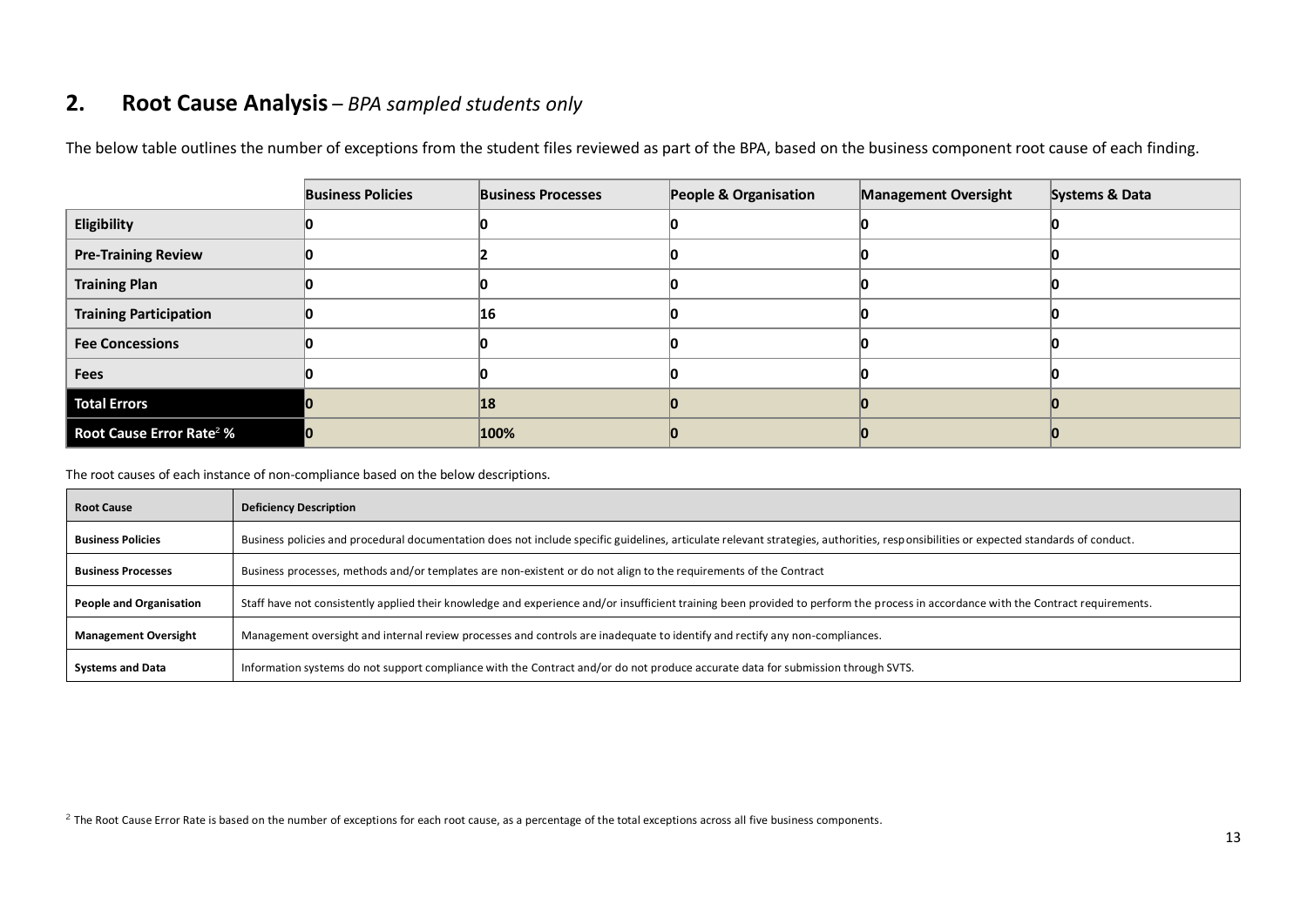# **3. Detailed Findings**

The table below details the non-compliances identified and the Training Provider comments on the findings:

<span id="page-13-0"></span>

| Reference                                                     | <b>Control Weakness</b>                                                                                                                                                                                                                                                                                                                                                                                                                                                                        | Training Provider comments on cause of<br>non-compliance                                                                                                                                                                                                                                                                                                                                                                                                                                                                                  |  |
|---------------------------------------------------------------|------------------------------------------------------------------------------------------------------------------------------------------------------------------------------------------------------------------------------------------------------------------------------------------------------------------------------------------------------------------------------------------------------------------------------------------------------------------------------------------------|-------------------------------------------------------------------------------------------------------------------------------------------------------------------------------------------------------------------------------------------------------------------------------------------------------------------------------------------------------------------------------------------------------------------------------------------------------------------------------------------------------------------------------------------|--|
| <b>Pre-Training</b><br><b>Review</b>                          |                                                                                                                                                                                                                                                                                                                                                                                                                                                                                                |                                                                                                                                                                                                                                                                                                                                                                                                                                                                                                                                           |  |
| 3.1<br>Pre-Training<br>Review<br>requirements<br>were not met | Testing of two BPA and 40 TCA student files identified 43 instances where the Pre-Training<br>Review (PTR) did not meet the requirements of the 2021 Standard VET Funding Contract.<br>Specifically, the following was noted:<br>42 instances where the Training Provider did not identify the students' online, digital<br>capability; and<br>One instance where the Training Provider did not assess where the learning strategies<br>b)<br>and materials where appropriate for the student. | The contract clause states that this must be<br>considered. It does not state that it must be<br>recorded and or documented. TIV engages with its<br>students during the pre-enrolment process to<br>ensure that they are enrolling into the correct<br>qualification for them (face to face or distance<br>learning).<br>Nevertheless, in addition to the Pre-Training<br>Review questionnaire process, TIV informs its<br>student's about online digital capability in the<br>three separate stages prior to commencement.<br>Stage 1 - |  |
|                                                               | The Training Provider did not identify this an area of non-compliance when completing its most<br>recent Internal Audit Checklist.                                                                                                                                                                                                                                                                                                                                                             |                                                                                                                                                                                                                                                                                                                                                                                                                                                                                                                                           |  |
|                                                               | Refer to Appendix A for further details.                                                                                                                                                                                                                                                                                                                                                                                                                                                       | TIV marketing material that is provided at<br>application states                                                                                                                                                                                                                                                                                                                                                                                                                                                                          |  |
|                                                               | <b>Root Cause(s)</b><br><b>Business Processes</b>                                                                                                                                                                                                                                                                                                                                                                                                                                              | Have a laptop with Microsoft office<br>programs (or equivalent) and internet access for<br>the duration of the course                                                                                                                                                                                                                                                                                                                                                                                                                     |  |
|                                                               | <b>Contract Reference</b><br>2021 Standard VET Funding Contract - Schedule 1<br>4.3 The Pre-Training Review must:<br>c) consider the individual's:<br>iii) digital capability, where the proposed learning includes portions delivered online;                                                                                                                                                                                                                                                 | Stage 2<br>The following information is provided to those<br>applicants attending the Virtual Classroom<br>Environment additional information is also<br>advised<br>WHAT DOES A STUDENT NEED TO PARTICIPATE IN                                                                                                                                                                                                                                                                                                                            |  |
|                                                               | and                                                                                                                                                                                                                                                                                                                                                                                                                                                                                            | THE VIRTUAL CLASSROOM?                                                                                                                                                                                                                                                                                                                                                                                                                                                                                                                    |  |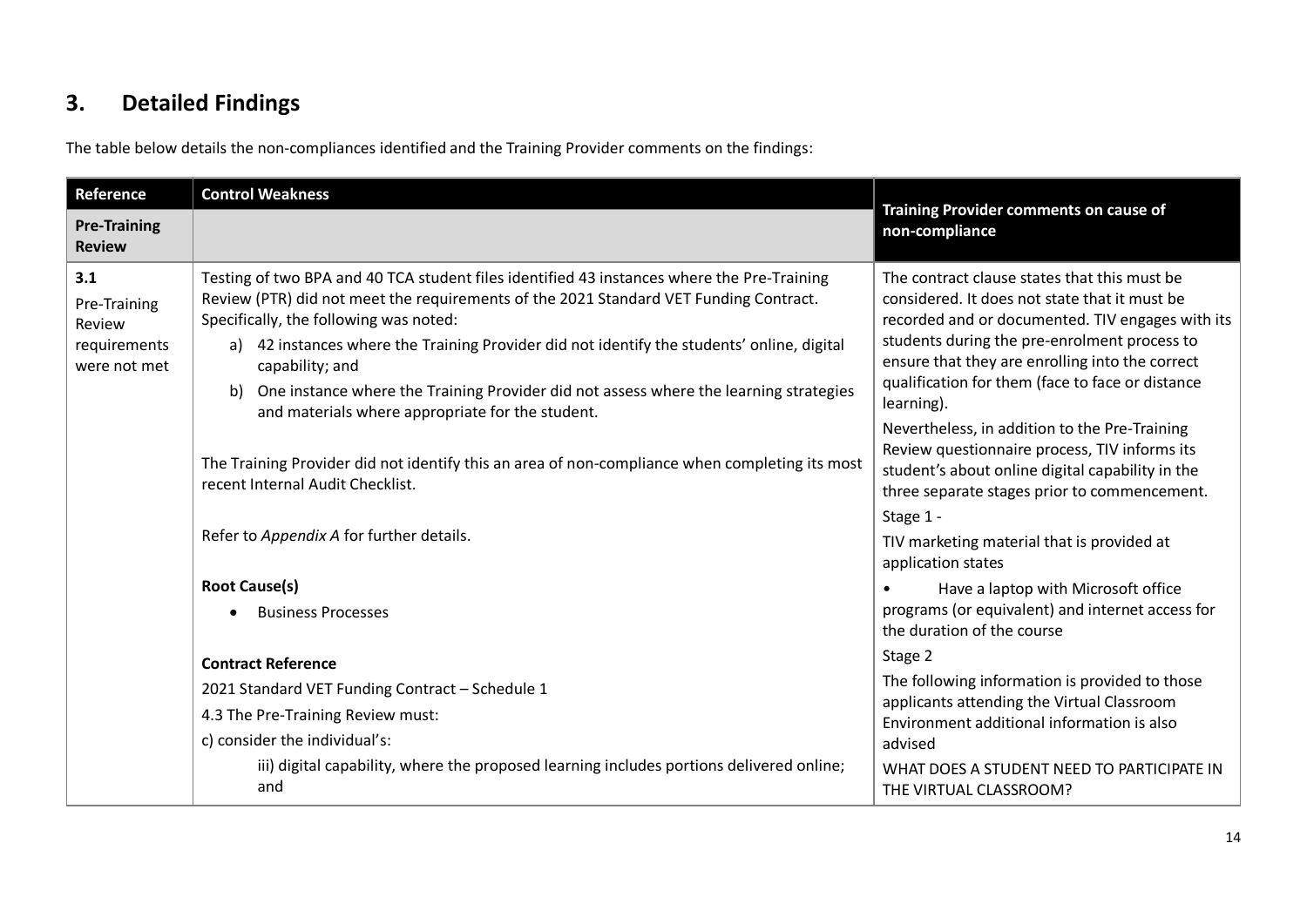| Reference                            | <b>Control Weakness</b>                                                                                                                                                                     | Training Provider comments on cause of                                                                                                                                                                            |  |  |  |
|--------------------------------------|---------------------------------------------------------------------------------------------------------------------------------------------------------------------------------------------|-------------------------------------------------------------------------------------------------------------------------------------------------------------------------------------------------------------------|--|--|--|
| <b>Pre-Training</b><br><b>Review</b> |                                                                                                                                                                                             | non-compliance                                                                                                                                                                                                    |  |  |  |
|                                      | d) identify whether the proposed learning strategies (including online delivery) and materials<br>are appropriate for that individual and, where necessary, steps to overcome any barriers. | • A computer or laptop with Microsoft Office (not<br>an iPad)                                                                                                                                                     |  |  |  |
|                                      |                                                                                                                                                                                             | • A mobile phone or landline for dialling into the<br>Audio Conference                                                                                                                                            |  |  |  |
|                                      |                                                                                                                                                                                             | • Internet access                                                                                                                                                                                                 |  |  |  |
|                                      |                                                                                                                                                                                             | • Being available during the hours set on the<br>timetable                                                                                                                                                        |  |  |  |
|                                      |                                                                                                                                                                                             | • WhatsApp downloaded                                                                                                                                                                                             |  |  |  |
|                                      |                                                                                                                                                                                             | • Video access for ZOOM                                                                                                                                                                                           |  |  |  |
|                                      |                                                                                                                                                                                             | Stage 3.                                                                                                                                                                                                          |  |  |  |
|                                      |                                                                                                                                                                                             | TIV conducts an Orientation Program as a further<br>measure to gauge the students' digital<br>capabilities. During this orientation session, TIV<br>covers                                                        |  |  |  |
|                                      |                                                                                                                                                                                             | • Computer Setup,                                                                                                                                                                                                 |  |  |  |
|                                      |                                                                                                                                                                                             | • Various Computer Applications (Word, excel,<br>Google Chrome etc,),                                                                                                                                             |  |  |  |
|                                      |                                                                                                                                                                                             | Online social media applications (Whats App),<br>$\bullet$                                                                                                                                                        |  |  |  |
|                                      |                                                                                                                                                                                             | • How to download and use sharing services<br>(Drop Box),                                                                                                                                                         |  |  |  |
|                                      |                                                                                                                                                                                             | How to use TIV's Online Learning Platforms<br>$\bullet$<br>(Moodle)                                                                                                                                               |  |  |  |
|                                      |                                                                                                                                                                                             | • Advice to all students of the Student Support<br>role, how it will assist them with the required<br>technology. And how this support may be<br>accessed for the entire duration of their<br>enrolment with TIV. |  |  |  |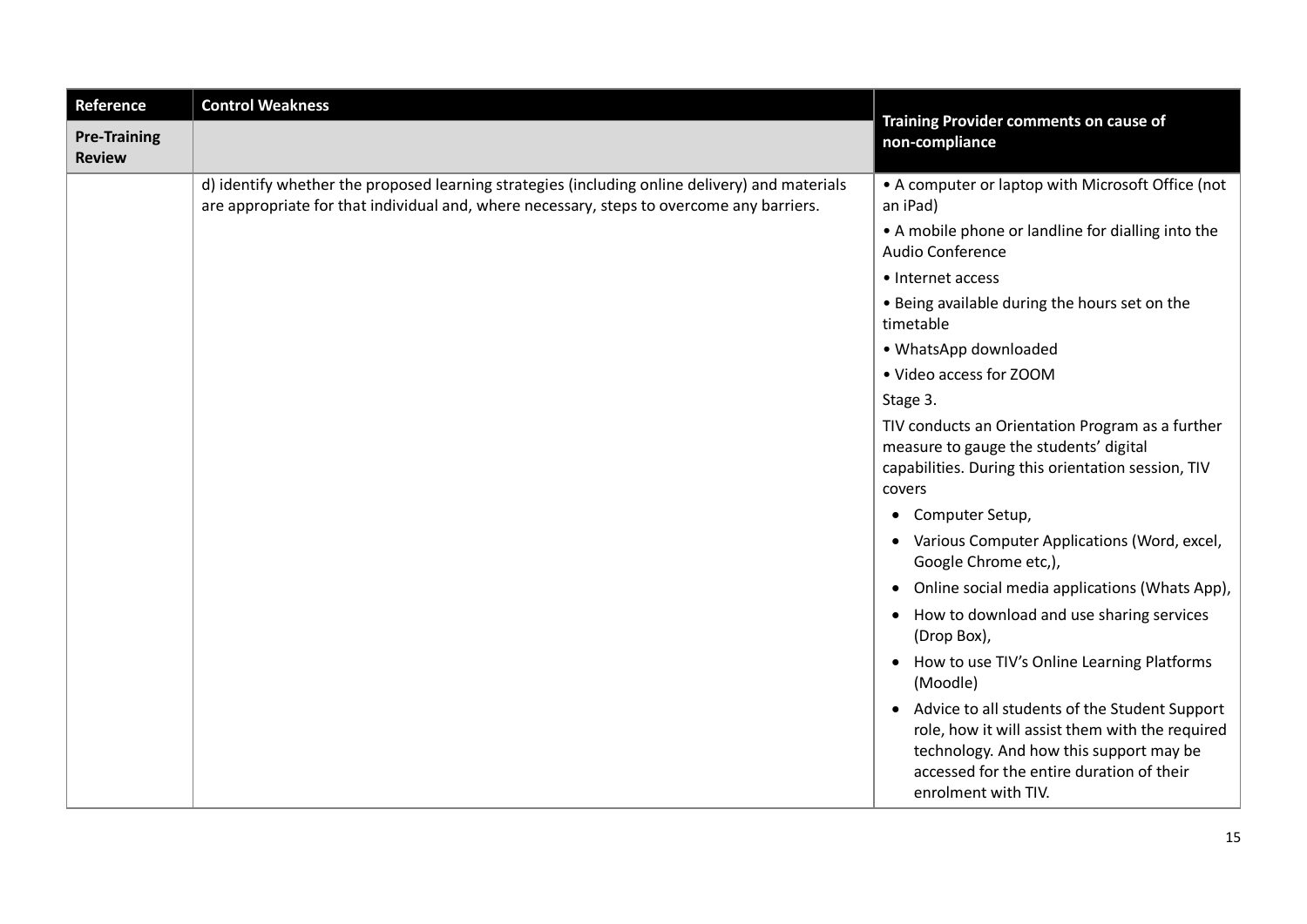| Reference                            | <b>Control Weakness</b> | Training Provider comments on cause of                                                                                                                                                                                                                                                                                  |  |
|--------------------------------------|-------------------------|-------------------------------------------------------------------------------------------------------------------------------------------------------------------------------------------------------------------------------------------------------------------------------------------------------------------------|--|
| <b>Pre-Training</b><br><b>Review</b> |                         | non-compliance                                                                                                                                                                                                                                                                                                          |  |
|                                      |                         | No applicant can proceed to commencement until<br>each has successfully completed the Orientation<br>process.                                                                                                                                                                                                           |  |
|                                      |                         | <b>EY Comment:</b> The evidence provided does not<br>demonstrate that the Training Provider identified<br>students' digital capability, as access to<br>technology was not considered as required by<br>Schedule 1 Clause 4.3 (c) of the 2021 Standard<br>VET Funding Contract. No update is required to<br>the Report. |  |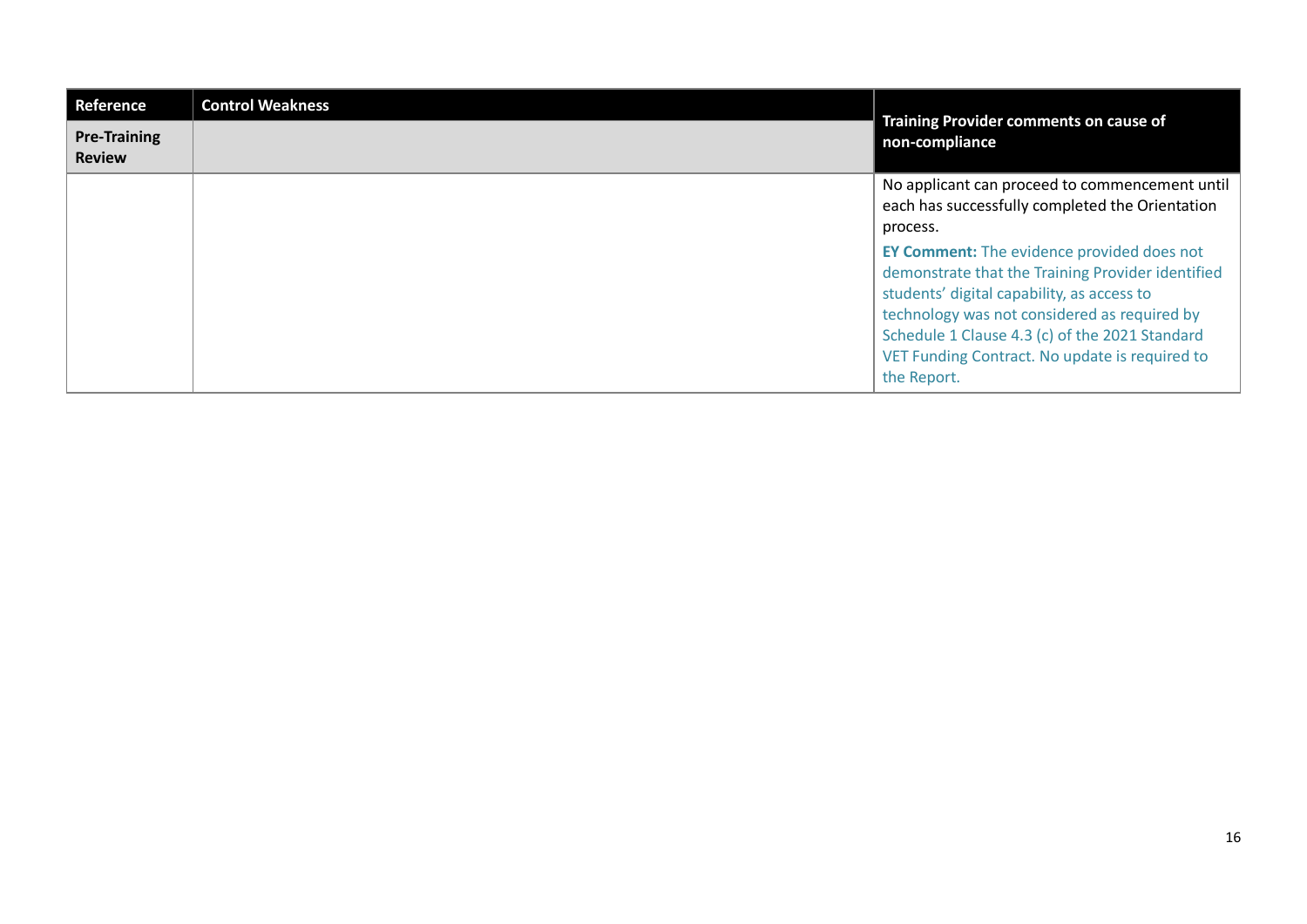| Reference                                                           | <b>Control Weakness</b>                                                                                                                                                                                                                                                                                                                                                                                                                                                                                                                                                                                                                                                                                                                                                                                    | Training Provider comments on cause of<br>non-compliance                                                                                                                                                                                                                                                                                                                                                                                                                                                                                       |  |  |
|---------------------------------------------------------------------|------------------------------------------------------------------------------------------------------------------------------------------------------------------------------------------------------------------------------------------------------------------------------------------------------------------------------------------------------------------------------------------------------------------------------------------------------------------------------------------------------------------------------------------------------------------------------------------------------------------------------------------------------------------------------------------------------------------------------------------------------------------------------------------------------------|------------------------------------------------------------------------------------------------------------------------------------------------------------------------------------------------------------------------------------------------------------------------------------------------------------------------------------------------------------------------------------------------------------------------------------------------------------------------------------------------------------------------------------------------|--|--|
| <b>Training</b><br>Participation                                    |                                                                                                                                                                                                                                                                                                                                                                                                                                                                                                                                                                                                                                                                                                                                                                                                            |                                                                                                                                                                                                                                                                                                                                                                                                                                                                                                                                                |  |  |
| 3.2<br>Evidence of<br>Participation<br>requirements<br>were not met | Testing of two BPA and 40 TCA student files identified 18 instances where the Training Provider<br>did not meet the Evidence of Participation (EOP) requirements of the 2021 Standard VET<br>Funding Contract. Specifically, the following was noted:<br>One instance where the date of formal withdrawal is after the Activity End Date;<br>a)<br>16 instances where a valid first point of Evidence of Participation was not sighted<br>b)<br>within the first 30 days of the Activity Start Date (ASD) where a unit of competency was<br>greater than 30 days and no other valid EOP was retained on file;<br>One instance where the Training Provider did not provide a second point of Evidence of<br>C)<br>Participation in the last 30 days of training, where the duration of a unit of competency | TCA 21 - PES2-08648 Nadarajamuthali<br>a)<br>Kulathayendran. The formal withdrawal date<br>(30/07/2021) is after the Activity End Date<br>(21/07/2021). The student spoke with TIV on<br>21/07/2021. This was the last date TIV had<br>communication with the student. This is the<br>date used for cancellation.<br><b>EY Comment:</b> The Training Provider has                                                                                                                                                                              |  |  |
|                                                                     | was greater than 30 days; and<br>The Training Provider did not identify this an area of non-compliance when completing its most<br>recent Internal Audit Checklist.                                                                                                                                                                                                                                                                                                                                                                                                                                                                                                                                                                                                                                        | acknowledged that the formal withdrawal was<br>after Activity End Date. No update is required to<br>the Report.                                                                                                                                                                                                                                                                                                                                                                                                                                |  |  |
|                                                                     | Refer to Appendix B for further details.                                                                                                                                                                                                                                                                                                                                                                                                                                                                                                                                                                                                                                                                                                                                                                   | The first point of evidence of participation for<br>b)<br>the Eight instances align with the 2021<br>Guidelines as follows.                                                                                                                                                                                                                                                                                                                                                                                                                    |  |  |
|                                                                     | <b>Root Cause(s)</b><br><b>Business Processes</b>                                                                                                                                                                                                                                                                                                                                                                                                                                                                                                                                                                                                                                                                                                                                                          | "2.4 Meaningful and on-going consultation<br>with the employer and the Apprentice/Trainee<br>is essential in the development and delivery of<br>training in accordance with a Training Plan.                                                                                                                                                                                                                                                                                                                                                   |  |  |
|                                                                     | <b>Contract Reference</b><br>2021 Standard VET Funding Contract - Schedule 1<br>9.1 The Training Provider must document Evidence of Participation for all programs on the<br>Funded Scope that are delivered to Skills First Students.<br>9.6 The number of points of Evidence of Participation that must be documented and<br>maintained for each subject is as follows:<br>b) if the period between the Activity Start Date and Activity End Date for the subject is<br>more than 30 days                                                                                                                                                                                                                                                                                                                | Requirements for Apprentice and Trainee<br>Training Plans are in Schedule 1 of the<br>Contract."<br>"2.11 As required by Clauses 6.19 and 6.20 in<br>Schedule 1 of the Contract, the Training Plan<br>must be maintained to reflect the current<br>status of the Apprentice or Trainee's training at<br>any time. As it facilitates and evidences<br>competency based progression, the Training<br>Plan must be regularly reviewed and any<br>changes to training must be reflected. For<br>example, the Training Provider should ensure<br>17 |  |  |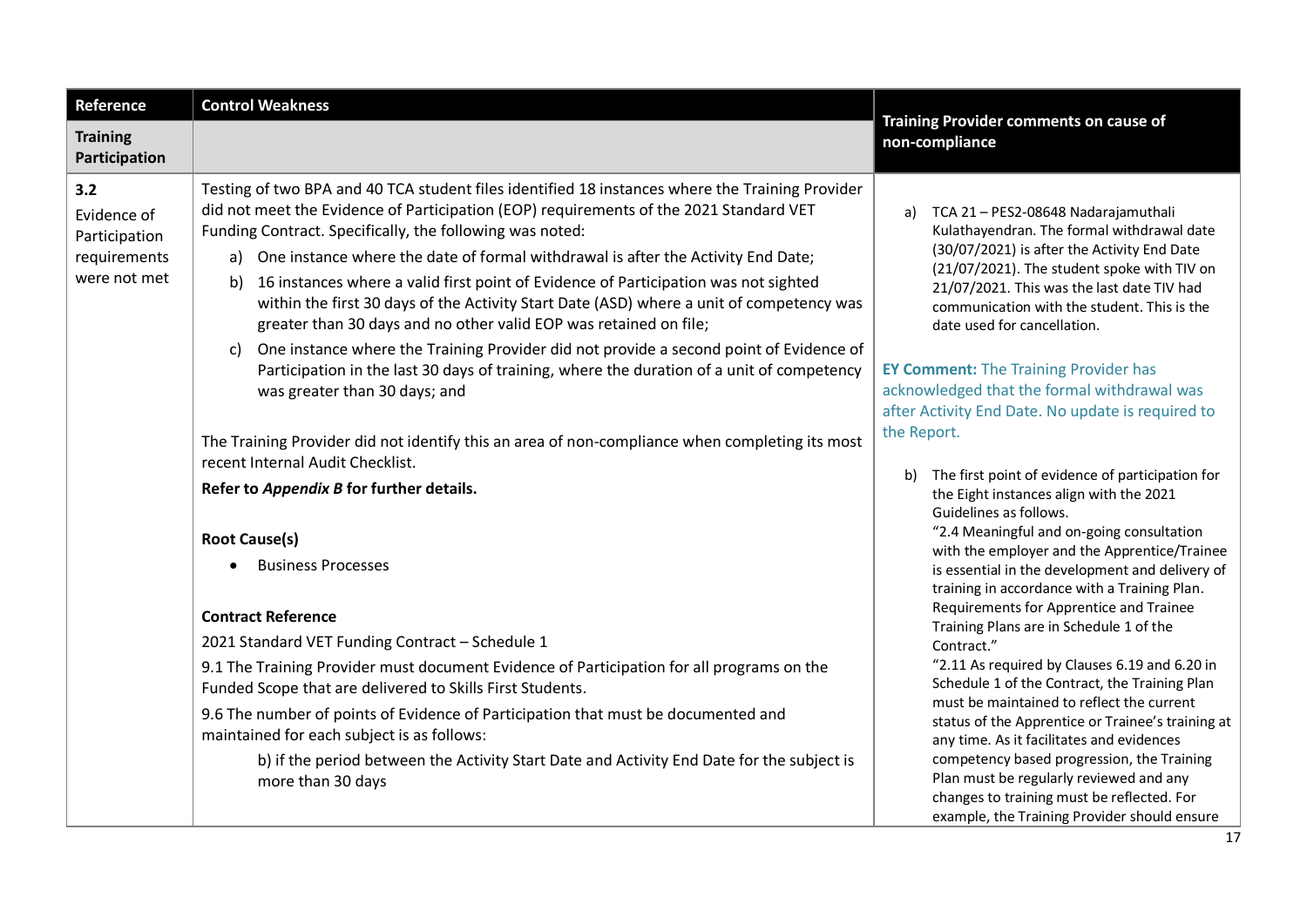| Reference                        | <b>Control Weakness</b>                                                                                                                                                                                                                                                                                                                                                                                                                                                                                                                                                                                                                                                                                                                                                                                                                                                                                                                                                                                                                                                                                                                                     |                                                                                                                                                                                                                                                                                                                                                                                                                                                                                                                                              |  |  |
|----------------------------------|-------------------------------------------------------------------------------------------------------------------------------------------------------------------------------------------------------------------------------------------------------------------------------------------------------------------------------------------------------------------------------------------------------------------------------------------------------------------------------------------------------------------------------------------------------------------------------------------------------------------------------------------------------------------------------------------------------------------------------------------------------------------------------------------------------------------------------------------------------------------------------------------------------------------------------------------------------------------------------------------------------------------------------------------------------------------------------------------------------------------------------------------------------------|----------------------------------------------------------------------------------------------------------------------------------------------------------------------------------------------------------------------------------------------------------------------------------------------------------------------------------------------------------------------------------------------------------------------------------------------------------------------------------------------------------------------------------------------|--|--|
| <b>Training</b><br>Participation |                                                                                                                                                                                                                                                                                                                                                                                                                                                                                                                                                                                                                                                                                                                                                                                                                                                                                                                                                                                                                                                                                                                                                             | Training Provider comments on cause of<br>non-compliance                                                                                                                                                                                                                                                                                                                                                                                                                                                                                     |  |  |
|                                  | two points of Evidence of Participation per subject must be provided in compliance with the<br>following conditions:<br>i)<br>one point must be no later than 30 days after (and no earlier than) the<br>reported Activity Start Date;<br>one point must be no earlier than 30 days before (and no later than) the<br>ii)<br>reported Activity End Date; and<br>the two points of Evidence of Participation must be two different items of<br>iii)<br>evidence from the list specified in Clause 9.7 of this Schedule 1.<br>9.7 The only items of Evidence of Participation the Department accepts are:<br>a) evidence of work submitted by the Skills First Student relating to engagement in<br>the subject;<br>Skills First Teacher notes based on communication between the Skills First Teacher<br>b)<br>and Skills First Student, establishing their engagement in the learning and/or<br>assessment activity of the subject;<br>a Training Provider endorsed attendance roll showing that the Skills First Student<br>c)<br>attended a training session related to the subject;<br>primary documentation that provides evidence of assessment;<br>d) | the program is current. A change to a<br>superseding program is an important<br>amendment, particularly where this results in<br>the addition of subjects."<br>The Standard contract states<br>9. EVIDENCE OF PARTICIPATION<br>"9.4 To be valid, Evidence of Participation must<br>contain:<br>a) the Skills First Student's name or client<br>identifier;<br>b) a subject identifier; and<br>c) a date expressed in day/month/year<br>format."<br>The training plans that have been provided<br>during this audit meets these requirements. |  |  |
|                                  | secure login to an online learning management system and evidence of the Skills<br>e)<br>First Student's engagement with learning and/or assessment activity required for<br>the subject;<br>in flexible and distance modes of learning, communication between the Training<br>f)<br>Provider and Skills First Student engagement confirming that that the Skills First<br>Student has commenced engagement in learning and/or assessment activity; and<br>in extreme circumstances (for example, fire, flood or other equivalent circumstances), a statutory<br>declaration from the relevant Training Provider Personnel attesting to the Skills First Student's<br>engagement in learning and/or assessment activity.10.10 The Training Provider must report a Skills<br>First Student's withdrawal from a program or subject in accordance with the requirements in<br>the Victorian VET Student Statistical Guidelines, by the earlier of:                                                                                                                                                                                                             | In March 2021 TIV underwent a BPA/TCA audit<br>where the Training Plans were used for first<br>points of Evidence of Participation<br>compliance.<br><b>EY Comment:</b> The Training Plans provided as EOP<br>are not a valid form of EOP accepted by the<br>Department as outlined in Schedule 1, Clause 9.7<br>of the 2021 Standard VET Funding Contract. This<br>audit is independent of prior audits and does not<br>factor in the results from previous audits. No<br>update is required to the Report.                                 |  |  |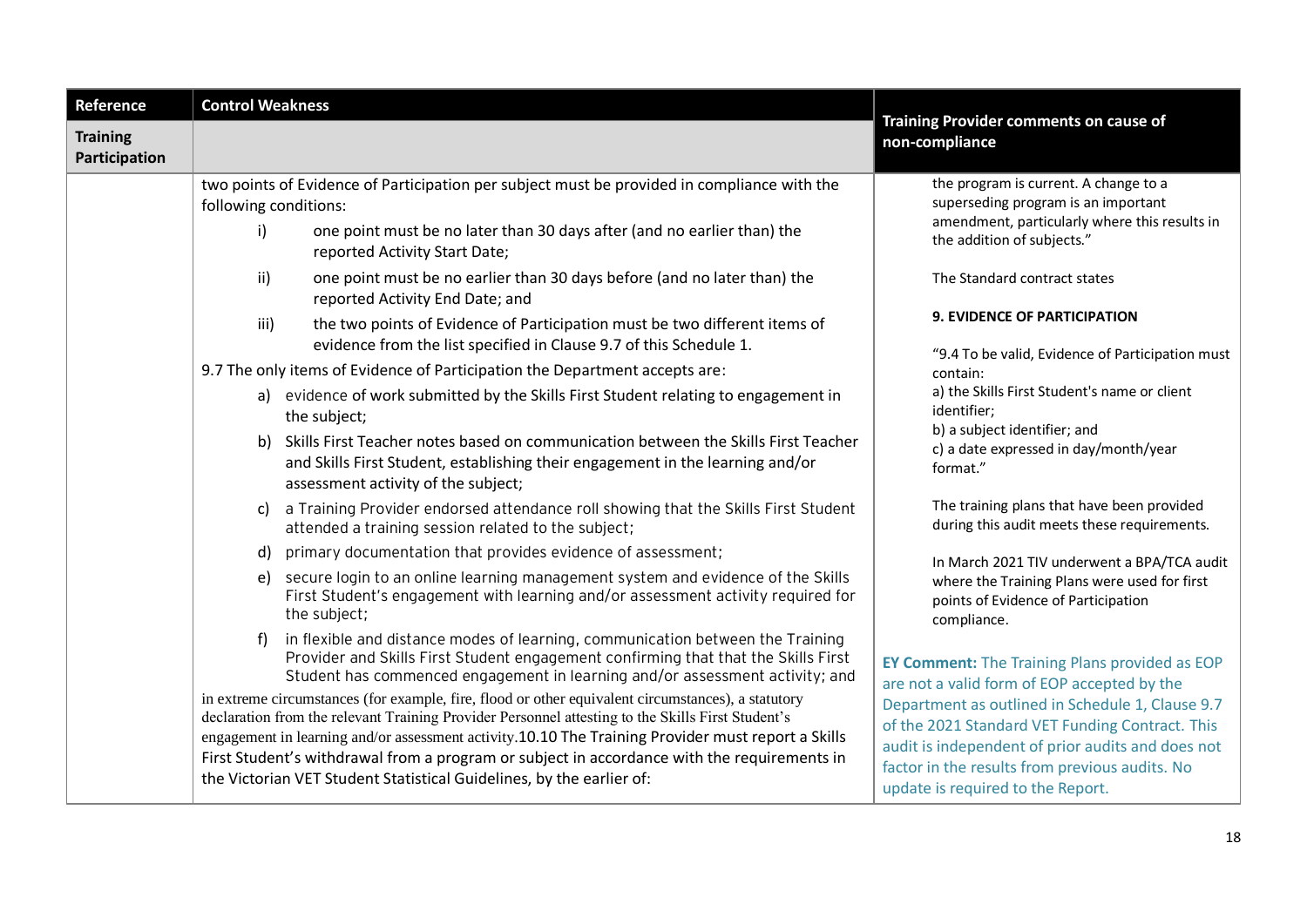| Reference                        | <b>Control Weakness</b>                                                                                                                                                                      |                                                                                                                                                                                                                                                                                                                                                                                                                                                                                                                                                                                                                                                                                                                                                                         |
|----------------------------------|----------------------------------------------------------------------------------------------------------------------------------------------------------------------------------------------|-------------------------------------------------------------------------------------------------------------------------------------------------------------------------------------------------------------------------------------------------------------------------------------------------------------------------------------------------------------------------------------------------------------------------------------------------------------------------------------------------------------------------------------------------------------------------------------------------------------------------------------------------------------------------------------------------------------------------------------------------------------------------|
| <b>Training</b><br>Participation |                                                                                                                                                                                              | Training Provider comments on cause of<br>non-compliance                                                                                                                                                                                                                                                                                                                                                                                                                                                                                                                                                                                                                                                                                                                |
|                                  | two months after the point of withdrawal (as defined in the Victorian VET Student<br>g)<br>Statistical Guidelines); or<br>the final data submission date for the data collection year.<br>h) | TCA 21 - PES2-08648 Nadarajamuthali<br>C)<br>Kulathayendran. Second point of EOP - Not<br>Provided The formal withdrawal date<br>(30/07/2021) is after the Activity End Date<br>(21/07/2021). The student spoke with TIV on<br>21/07/2021. This was the last date TIV had<br>communication with the student. This is the<br>date used for cancellation. The email dated<br>30/07/2021 was from an administration officer<br>not a Trainer and Assessor and would not<br>count as EOP. An email dated 9/7/2021 from<br>the Student Support team was the last formal<br>EOP sent to the student. This is in aligns with<br>the Evidence of Participation guidelines that<br>the second is no earlier than 30 days before<br>the Activity End Date (and no later than it). |
|                                  |                                                                                                                                                                                              | EY Comment: The email dated 9 July 2021<br>provided by the Training Provider is not a valid<br>form of EOP accepted by the Department as<br>stated in Schedule 1 Clause 9.7 of the 2021<br>Standard VET Funding Contract. No update is<br>required to the Report.                                                                                                                                                                                                                                                                                                                                                                                                                                                                                                       |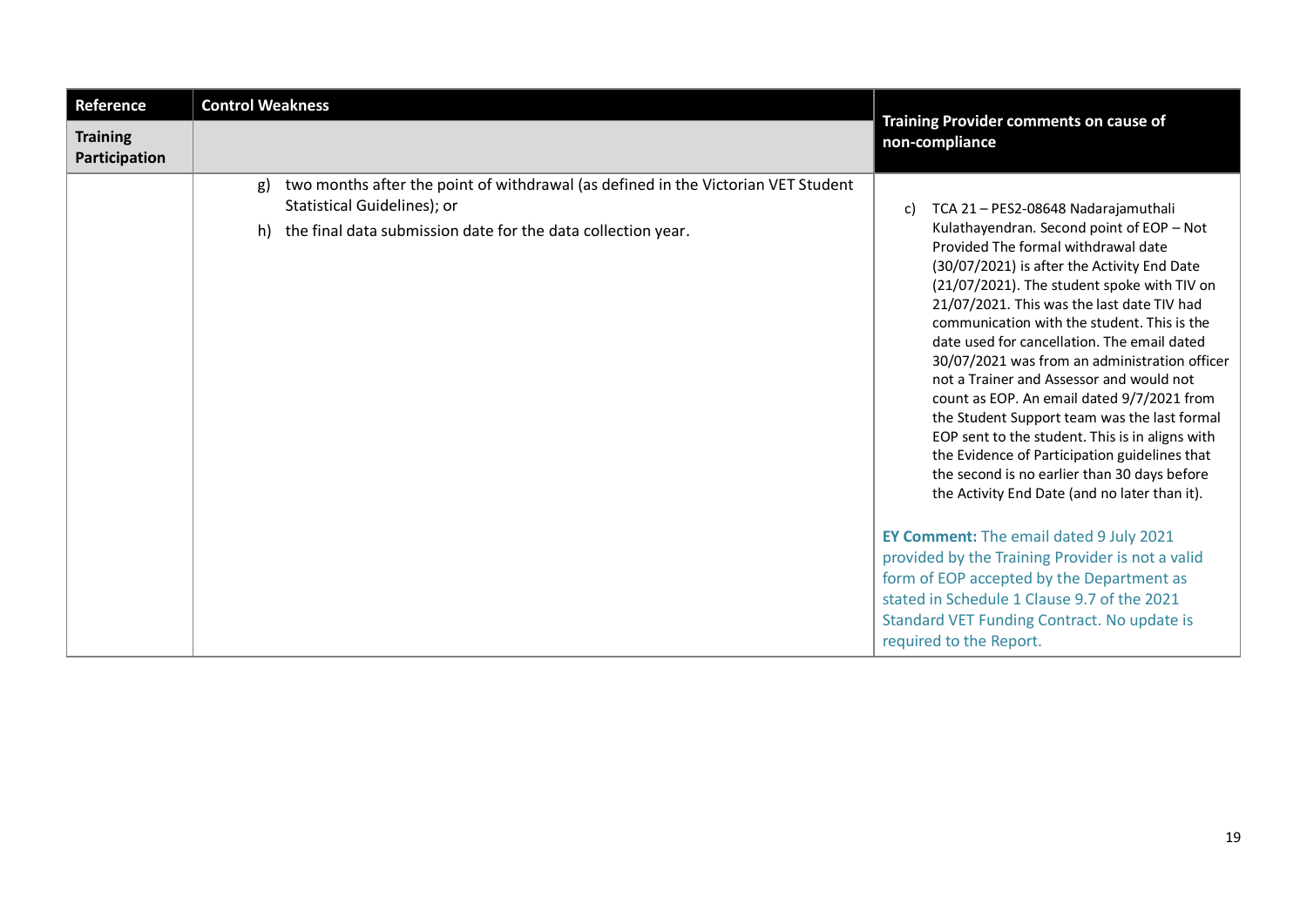## **4. Management Action Plan**

<span id="page-19-0"></span>

| Ref. | <b>Nature of</b><br>exceptions<br>identified               | <b>Root Cause</b>            | Action to correct non-compliance - as developed by the Training Provider                                                                                                                                                                                                  | Responsible<br>Person | <b>Target</b><br><b>Completion</b><br><b>Date</b> |
|------|------------------------------------------------------------|------------------------------|---------------------------------------------------------------------------------------------------------------------------------------------------------------------------------------------------------------------------------------------------------------------------|-----------------------|---------------------------------------------------|
| 5.1  | <b>Pre-Training Review</b><br>requirements were<br>not met | <b>Business</b><br>Processes | In August 2021 the the Pre-Training Review process was updated to include all<br>information in accordance with the VET Funding Contract and to capture applicants<br>digital capabilties so that there can be no misunderstanding on the requirements<br>moving forward. | Peter G               | 01/08/2021                                        |
|      |                                                            |                              | A sample of the updated pre-training review checklist was available in the evidence<br>previously provided.                                                                                                                                                               |                       |                                                   |
| 5.2  | Evidence of<br>Participation<br>requirements were          | <b>Business</b><br>Processes | First and Second points of Evidence of Particpation were provided in accordance to the<br>Standard contract and the 2021 Guidelines About Apprenticeship/Traineeship Training<br>Delivery.                                                                                | Narelle W             | 29/10/2021                                        |
|      | not met                                                    |                              | To strengthen the Evidence of Particiaption, an additional documents has been created<br>for Evidence of Delivery for Apprentice enrolments. This form will be used for<br>Workplace Delivery in conjunction with the Apprentice Training Plan.                           |                       |                                                   |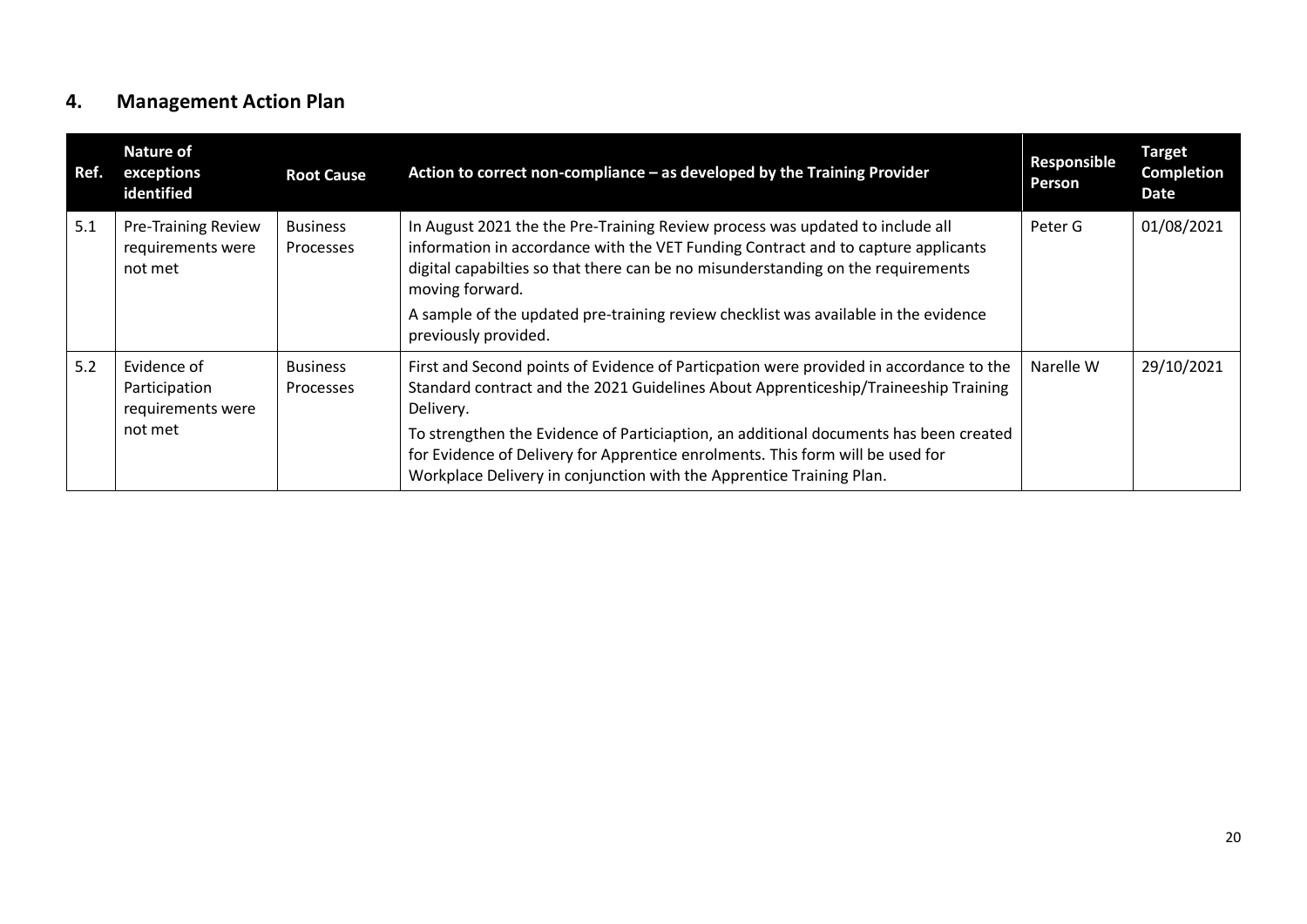# **5. Status of Prior Audit Findings**

The following comments relate to the status of the Management Action Plan from the Business Process and Transaction audit report dated 18/03/2021.

<span id="page-20-0"></span>

| Reference | <b>Prior Finding</b>                                                                                                                        | <b>Implementation Status &amp; Comments</b>                                                                                                                                                                                                                                                                                                                      |
|-----------|---------------------------------------------------------------------------------------------------------------------------------------------|------------------------------------------------------------------------------------------------------------------------------------------------------------------------------------------------------------------------------------------------------------------------------------------------------------------------------------------------------------------|
| 6.1       | Evidence of eligibility form was not provided in<br>alignment with the VET Funding Contract                                                 | Management has represented this finding as in progress.<br>Management has advised the required documentary evidence was provided at audit and<br>subsequently TIV has not developed an action plan to complete the finding.                                                                                                                                      |
| 6.2       | Student Declaration was not completed in alignment<br>with the VET Funding Contract                                                         | Management has represented this finding as complete.<br>Management has advised that TIV now uses the Eligibility and Student Declaration Forms<br>provided on the SVTS website.<br>EY was able to sight evidence to support the completion of this action.                                                                                                       |
| 6.3       | Incorrect reporting of Eligibility exemption                                                                                                | Management has represented this finding as complete.<br>Management has advised that TIV has implemented regular internal audits to ensure all<br>information is recorded accurately.<br>EY was able to sight evidence to support the completion of this action.                                                                                                  |
| 6.4       | Training Provider Declaration was not completed in<br>alignment with the VET Funding Contract                                               | Management has represented this finding as complete.<br>Management has advised that TIV now uses the Eligibility and Student Declaration Forms<br>provided on the SVTS website. TIV has also implemented regular internal audits to ensure all<br>information is recorded accurately.<br>EY was able to sight evidence to support the completion of this action. |
| 6.5       | Student does not appear to have been eligible for Skills<br><b>First Funded training</b>                                                    | Management has represented this finding as complete.<br>Management has advised that TIV has implemented regular internal audits to ensure all<br>information is recorded accurately.<br>EY was unable to sight evidence to support the completion of this action.                                                                                                |
| 6.6       | Pre-Training Review was not dated by the Training<br>Provider delegate                                                                      | Management has represented this finding as complete.<br>Management has advised that TIV has implemented regular internal audits to ensure all<br>information is recorded accurately.<br>EY was able to sight evidence to support the completion of this action.                                                                                                  |
| 6.7       | Appropriate learning strategies and materials were not<br>assessed in alignment with the requirements of the<br><b>VET Funding Contract</b> | Management has represented this finding as complete.                                                                                                                                                                                                                                                                                                             |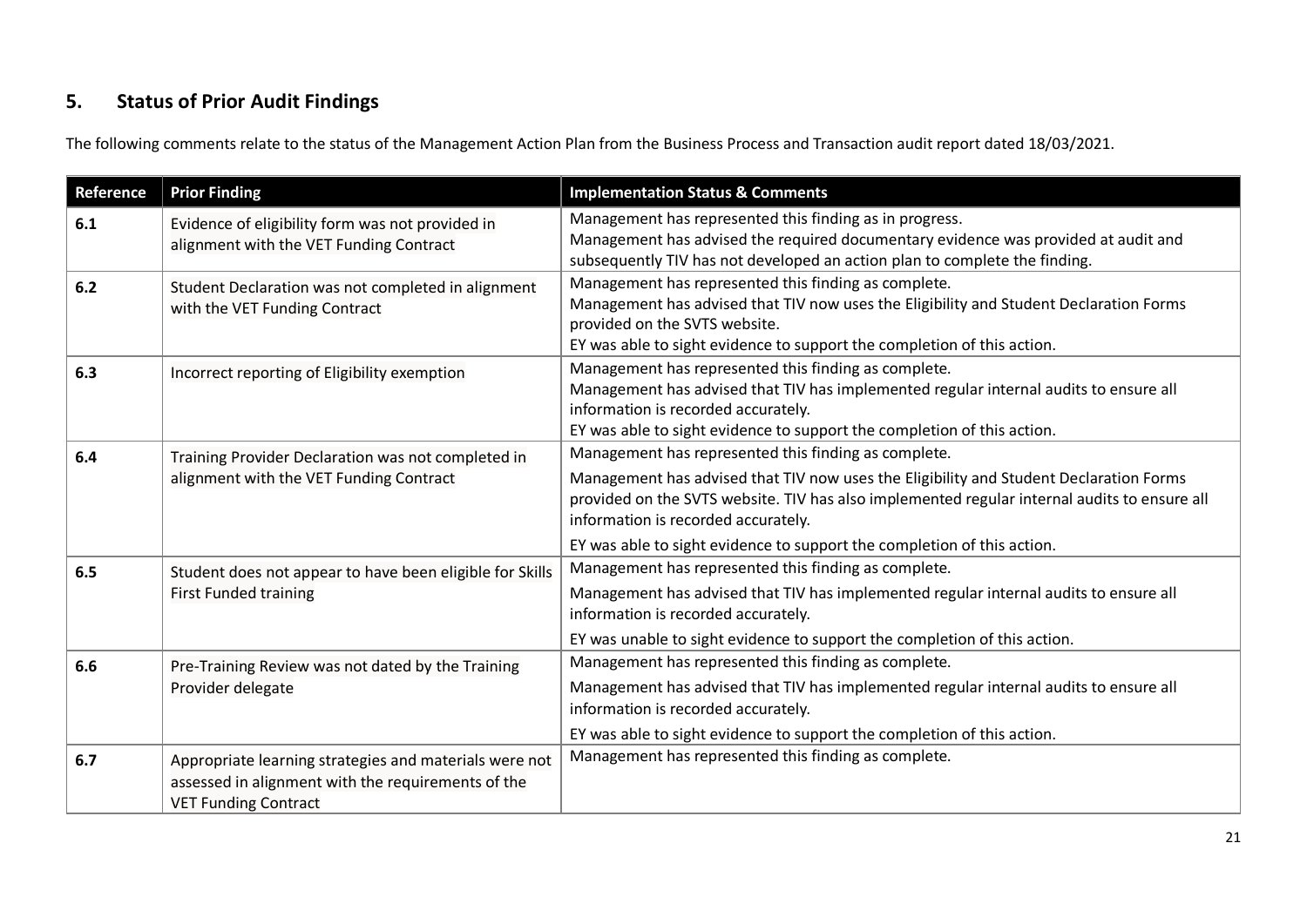| Reference | <b>Prior Finding</b>                                                                                                                                           | <b>Implementation Status &amp; Comments</b>                                                                                                                                                                                                                                                                                                                                                                                                                                                                |
|-----------|----------------------------------------------------------------------------------------------------------------------------------------------------------------|------------------------------------------------------------------------------------------------------------------------------------------------------------------------------------------------------------------------------------------------------------------------------------------------------------------------------------------------------------------------------------------------------------------------------------------------------------------------------------------------------------|
|           |                                                                                                                                                                | Management has advised that a new Pre-Training Review Form has been developed to capture<br>appropriate learning strategies and materials. TIV has also strengthened the Authorised<br>Delegate Process in determining suitability and have implemented training of all staff.<br>However, during fieldwork EY identified one instance where the Training Provider did not<br>provide valid documents to evidence assessment of appropriate learning strategies and<br>materials.<br>Refer to Finding 3.1. |
| 6.8       | Pre-Training Review does not consider individual's<br>writing capabilities                                                                                     | Management has represented this finding as complete.<br>Management has advised that the LLN test has been revised to consider students' writing<br>capabilities.<br>EY was able to sight evidence to support the completion of this action.                                                                                                                                                                                                                                                                |
| 6.9       | Previous competencies acquired to determine if RPL is<br>applicable was not identified in alignment with the VET<br><b>Funding Contract</b>                    | Management has represented this finding as complete.<br>Management has advised that VETenrol, the software provider, has been requested to rectify<br>this finding in the system. Until such time, the Pre-Training Review Form has been revised to<br>include requestions that are relevant to the VETenrol process.<br>EY was able to sight evidence to support the completion of this action.                                                                                                           |
| 6.10      | Steps to overcome individual's poor digital capability<br>have not been identified                                                                             | Management has represented this finding as complete.<br>Management has advised that the Pre-Training Review Form and follow up process has been<br>updated to include consideration of an individual's digital capability.<br>However, during fieldwork EY identified instances where students' online, digital capability was<br>not appropriately assessed as part of the Pre-Training Review.<br>Refer to Finding 3.1.                                                                                  |
| 6.11      | Pre-Training Review did not document why the<br>program was most suitable for the student in<br>alignment with the requirements of the VET Funding<br>Contract | Management has represented this finding as complete.<br>Management has advised that Pre-Training Review Form has been updated to include all<br>information in accordance with the 2021 Standard VET Funding Contract.<br>EY was able to sight evidence to support the completion of this action.                                                                                                                                                                                                          |
| 6.12      | The Training Plan did not specify the delivery modes to<br>be used for each unit of competency in alignment with<br>the VET Funding Contract                   | Management has represented this finding as complete.<br>Management has advised that staff have been reminded of the necessary information to be<br>included on Training Plans and regular audits of Training Plans are now conducted to ensure<br>compliance.<br>EY was unable to sight evidence to support the completion of this action.                                                                                                                                                                 |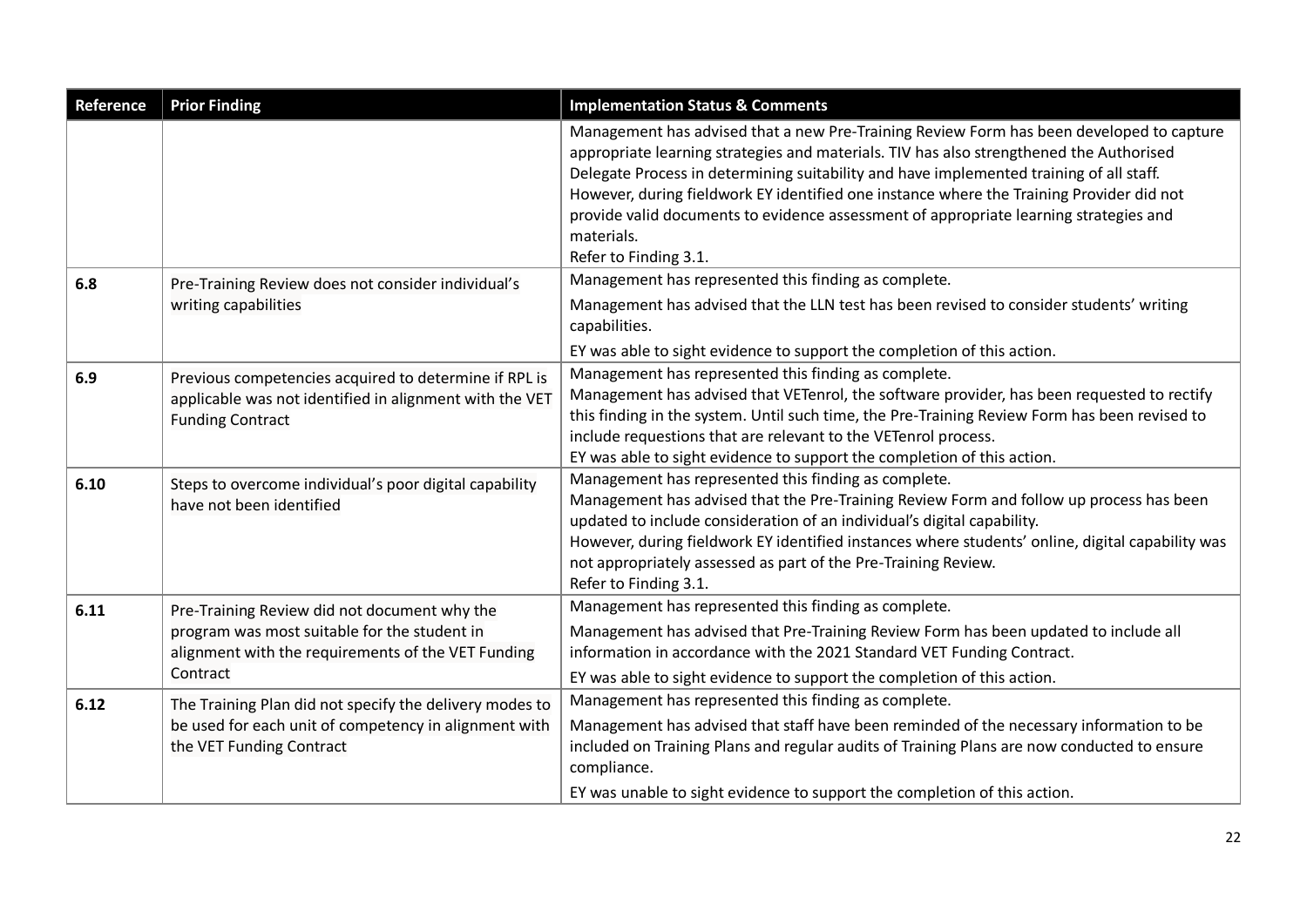| Reference | <b>Prior Finding</b>                                                                                                     | <b>Implementation Status &amp; Comments</b>                                                                                                                                                                                                                                                                      |  |  |
|-----------|--------------------------------------------------------------------------------------------------------------------------|------------------------------------------------------------------------------------------------------------------------------------------------------------------------------------------------------------------------------------------------------------------------------------------------------------------|--|--|
| 6.13      | Training Plan does not align with the relevant TAS in<br>accordance with the requirements of the VET Funding<br>Contract | Management has represented this finding as complete.<br>Management has advised that the Training Plan and TAS has been updated for alignment and<br>regular audits of Training Plans are now conducted to ensure compliance.                                                                                     |  |  |
|           |                                                                                                                          | EY was able to sight evidence to support the completion of this action.                                                                                                                                                                                                                                          |  |  |
| 6.14      | Training Plan data does not align to SVTS data                                                                           | Management has represented this finding as complete.<br>Management has advised that the business process has been updated to ensure Activity End<br>Dates are recorded on the student's Training Plan, including for withdrawn units.<br>EY was able to sight evidence to support the completion of this action. |  |  |
| 6.15      | Valid second point of Evidence of Participation could                                                                    | Management has represented this finding as complete.                                                                                                                                                                                                                                                             |  |  |
|           | not be provided in alignment with the VET Funding<br>Contract                                                            | Management has advised that staff have been reminded of the guidelines for withdrawn units<br>and recording the accurate Activity End Date. Regular audits of Evidence of Participation are<br>now conducted to ensure compliance.                                                                               |  |  |
|           |                                                                                                                          | However, during fieldwork EY identified instances where a valid second point of Evidence of<br>Participation was not evidenced.                                                                                                                                                                                  |  |  |
|           |                                                                                                                          | Refer to Finding 3.2.                                                                                                                                                                                                                                                                                            |  |  |
| 6.16      | Evidence of Participation was sighted prior to the unit<br>activity start date                                           | Management has represented this finding as complete.                                                                                                                                                                                                                                                             |  |  |
|           |                                                                                                                          | Management has advised that TIV now uses the date and time stamp provided by LMS for<br>submission dates.                                                                                                                                                                                                        |  |  |
|           |                                                                                                                          | EY was able to sight evidence to support the completion of this action.                                                                                                                                                                                                                                          |  |  |
| 6.17      | Valid evidence of concession was not retained in                                                                         | Management has represented this finding as complete.                                                                                                                                                                                                                                                             |  |  |
|           | student file                                                                                                             | Management has advised regular internal audits are now conducted to ensure all information is<br>retained in accordance with the 2021 Standard VET Funding Contract.                                                                                                                                             |  |  |
|           |                                                                                                                          | EY was unable to sight evidence to support the completion of this action.                                                                                                                                                                                                                                        |  |  |
| 6.18      | Hourly fee on the Statement of Fees does not match                                                                       | Management has represented this finding as complete.                                                                                                                                                                                                                                                             |  |  |
|           | amount recorded in SVTS                                                                                                  | Management has advised regular internal audits are now conducted to ensure all information is<br>retained in accordance with the 2021 Standard VET Funding Contract.                                                                                                                                             |  |  |
|           |                                                                                                                          | EY was unable to sight evidence to support the completion of this action.                                                                                                                                                                                                                                        |  |  |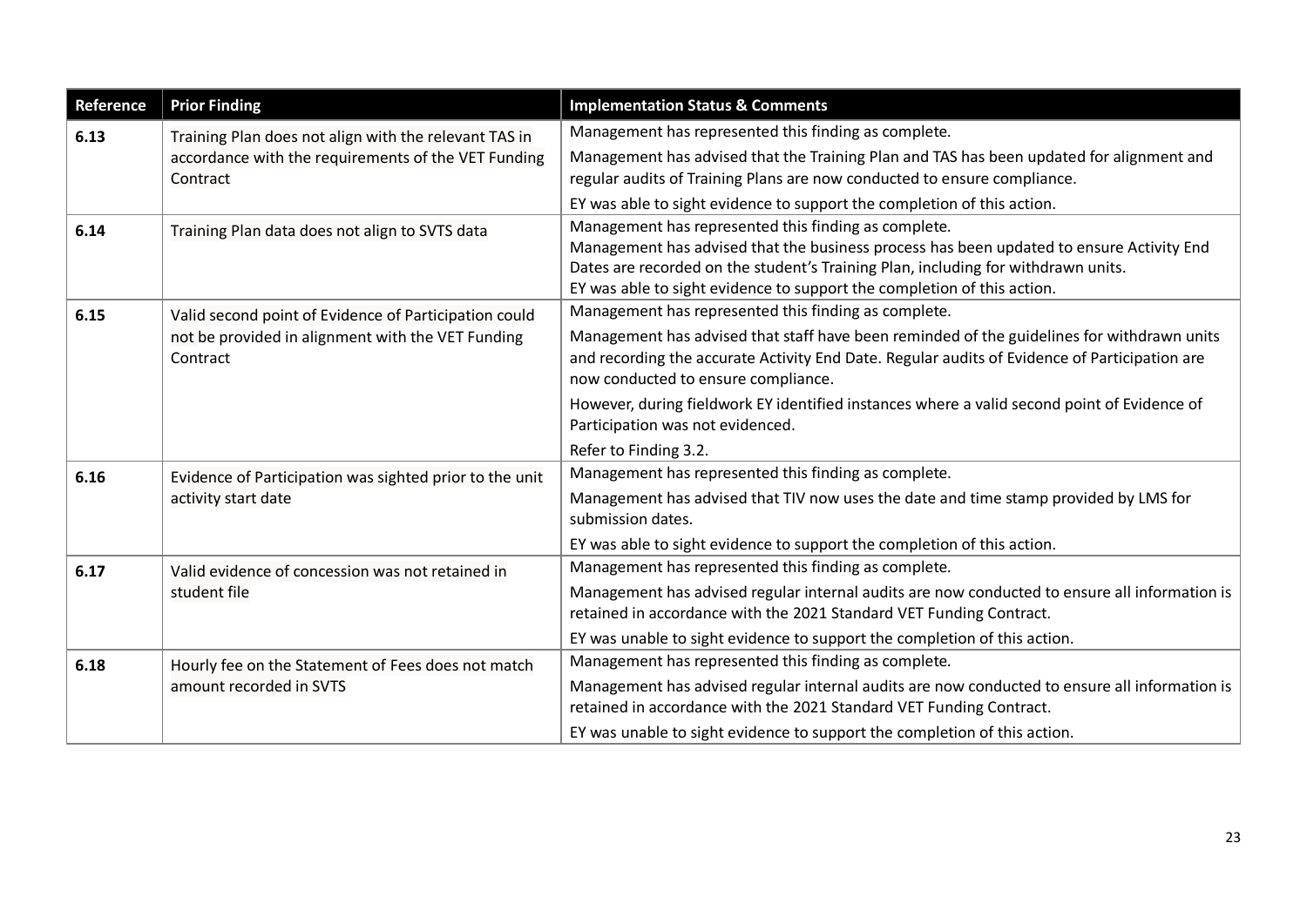## <span id="page-23-0"></span>**7. Next Steps**

As noted in the letter dated 19 September 2021 notifying your organisation of this audit, other potential actions that may be taken by the Department following this contract compliance audit include:

- Evidence of Eligibility audit, assessing whether a Training Provider has sufficient evidence of eligibility to support student program enrolments for which government subsidised training has been claimed.
- Evidence of Concession audit, assessing whether a Training Provider has sufficient evidence of concession to support the granting of a fee concession claimed under the previous Contract
- Evidence of Participation audit, assessing whether a Training Provider has sufficient evidence of participation to support claims for payment for training delivery in specific subects for which funding has been claimed.
- Pre-Training Review, assessing the process undertaken between the Training Provider and a prospective student to determine the most suitable and appropriate training for that individual, to confirm that it has been conducted and documented in accordance with the requirements of the Contract and the Quality Charter.
- Rectification Review, assessing the extent to which the Management Action Plan arising from the Business Process and/or Transactional Compliance Audits have been implemented by a Training Provider.
- Quality Review, assessing the quality of Training Services that have been, or are being, delivered at a Training Provider.
- A combination of audits and reviews.
- Monetary penalties may be imposed.
- Further action as noted in the Contract.
- No further action.

Further, in accordance with Clause 11.3(b)(iii) of the Contract, where a Management Action Plan has been developed the Training Provider must advise the Department in writing (including submitting appropriate documentation as determined by the Department) of compliance with and implementation of the auditor's recommendations and/or Management Action Plan within six months of the date of this report.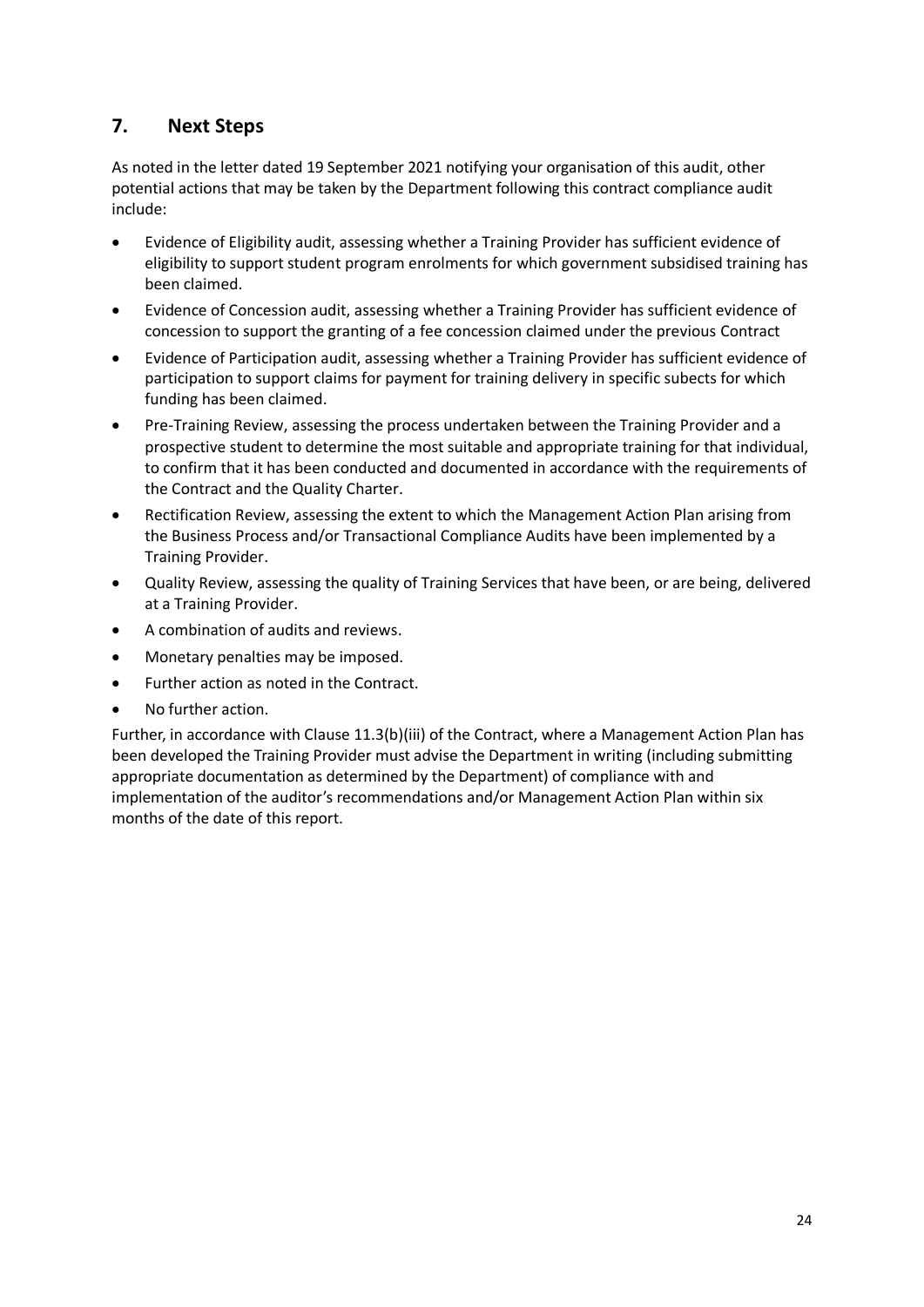## **Appendix A – PTR Exceptions**

<span id="page-24-0"></span>

| Sample<br>No.                |                  | <b>Student ID Program Name</b>                               | <b>Program ID</b> | Program<br>Commencement<br><b>Date</b> | Date of PTR<br>assessment | Rep.<br>Ref.<br>3.1(a) | Rep.<br>Ref.<br>3.1(b) | <b>Other information</b>                                                                                                     | <b>Training Provider Comments</b>                                                                               |
|------------------------------|------------------|--------------------------------------------------------------|-------------------|----------------------------------------|---------------------------|------------------------|------------------------|------------------------------------------------------------------------------------------------------------------------------|-----------------------------------------------------------------------------------------------------------------|
| $\mathbf{1}$<br><b>BPA</b>   | $LC21-$<br>08726 | Certificate III in<br>Carpentry                              | CPC30211          | 09/04/2021                             | 2/02/2021                 | ✓                      |                        | The Pre-Training Review does not ask students<br>whether they have access to necessary<br>technology to complete the course. | Please see comments listed under<br>"Training Provider comments on<br>cause of non-compliance" listed<br>above. |
| $\overline{2}$<br><b>BPA</b> | LC21-<br>08734   | Certificate III in<br>Carpentry                              | CPC30211          | 25/03/2021                             | 25/02/2021                | ✔                      |                        | The Pre-Training Review does not ask students<br>whether they have access to necessary<br>technology to complete the course. | Please see comments listed under<br>"Training Provider comments on<br>cause of non-compliance" listed<br>above. |
| $\mathbf{1}$<br><b>TCA</b>   | P163-<br>07186   | Certificate IV in Building<br>and Construction<br>(Building) | CPC40110          | 28/06/2021                             | 25/05/2021                | ✔                      |                        | The Pre-Training Review does not ask students<br>whether they have access to necessary<br>technology to complete the course. | Please see comments listed under<br>"Training Provider comments on<br>cause of non-compliance" listed<br>above. |
| $\mathbf{2}$<br><b>TCA</b>   | PA10-<br>07945   | Diploma of Building and<br><b>Construction (Building)</b>    | CPC50210          | 04/05/2021                             | 4/03/2021                 | ✓                      |                        | The Pre-Training Review does not ask students<br>whether they have access to necessary<br>technology to complete the course. | Please see comments listed under<br>"Training Provider comments on<br>cause of non-compliance" listed<br>above. |
| 3<br><b>TCA</b>              | PA27-<br>09081   | Certificate IV in Building<br>and Construction<br>(Building) | CPC40110          | 12/07/2021                             | 16/06/2021                |                        |                        | The Pre-Training Review does not ask students<br>whether they have access to necessary<br>technology to complete the course. | Please see comments listed under<br>"Training Provider comments on<br>cause of non-compliance" listed<br>above. |
| 4<br><b>TCA</b>              | 102577           | Diploma of Building and<br><b>Construction (Building)</b>    | CPC50210          | 04/05/2021                             | 8/04/2021                 | ✓                      |                        | The Pre-Training Review does not ask students<br>whether they have access to necessary<br>technology to complete the course. | Please see comments listed under<br>"Training Provider comments on<br>cause of non-compliance" listed<br>above. |
| 5<br><b>TCA</b>              | PA22-<br>08850   | Certificate IV in Building<br>and Construction<br>(Building) | CPC40110          | 27/04/2021                             | 15/04/2021                | ✓                      |                        | The Pre-Training Review does not ask students<br>whether they have access to necessary<br>technology to complete the course. | Please see comments listed under<br>"Training Provider comments on<br>cause of non-compliance" listed<br>above. |
| 6<br><b>TCA</b>              | P201-<br>08704   | Certificate IV in Building<br>and Construction<br>(Building) | CPC40110          | 06/04/2021                             | 10/03/2021                | ✓                      |                        | The Pre-Training Review does not ask students<br>whether they have access to necessary<br>technology to complete the course. | Please see comments listed under<br>"Training Provider comments on<br>cause of non-compliance" listed<br>above. |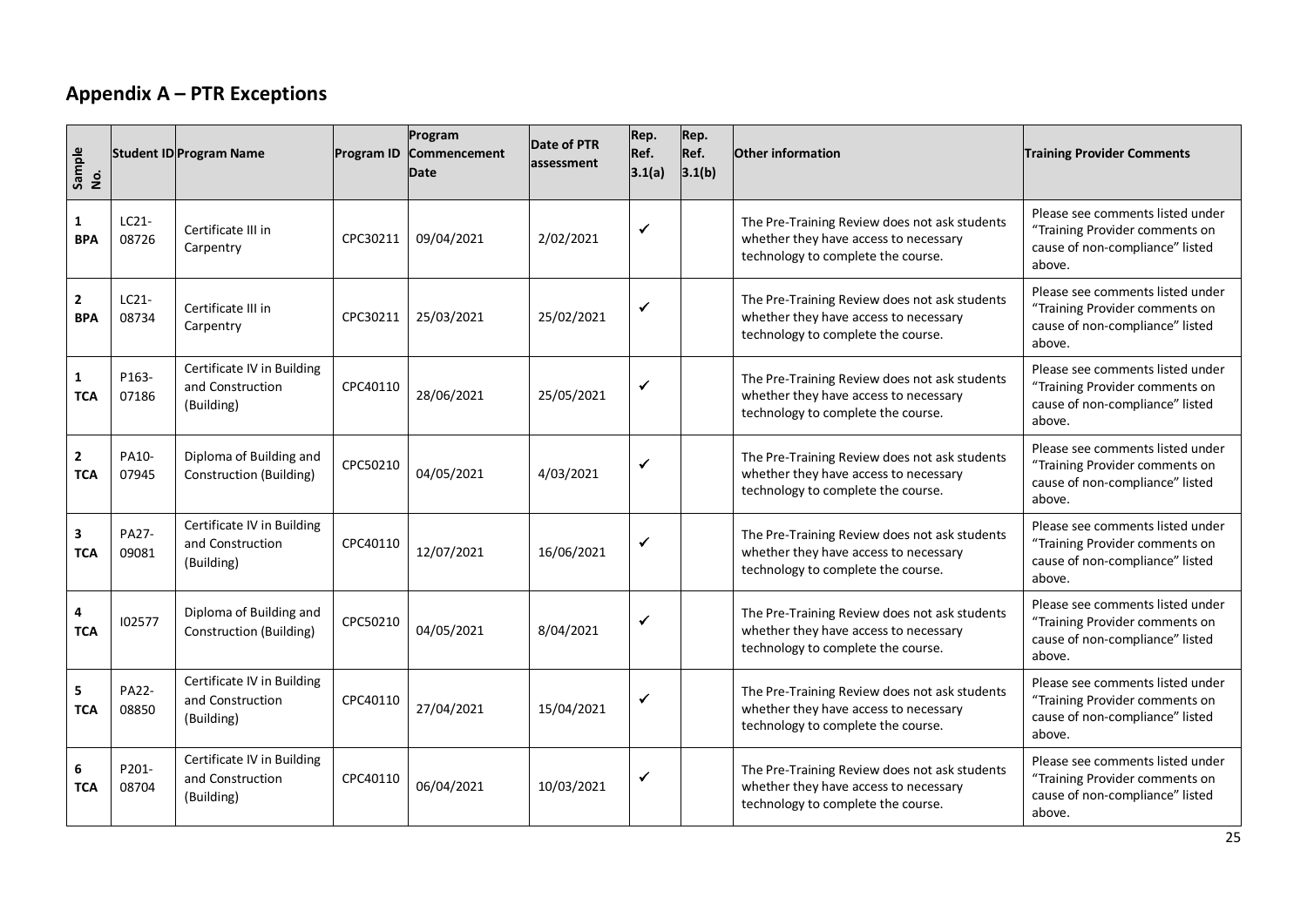| Sample<br>No.                         |                       | <b>Student ID Program Name</b>                                 | <b>Program ID</b> | Program<br>Commencement<br><b>Date</b> | Date of PTR<br>assessment | Rep.<br>Ref.<br>3.1(a) | Rep.<br>Ref.<br>3.1(b) | <b>Other information</b>                                                                                                     | <b>Training Provider Comments</b>                                                                               |
|---------------------------------------|-----------------------|----------------------------------------------------------------|-------------------|----------------------------------------|---------------------------|------------------------|------------------------|------------------------------------------------------------------------------------------------------------------------------|-----------------------------------------------------------------------------------------------------------------|
| $\overline{\mathbf{z}}$<br><b>TCA</b> | PES2-<br>09062        | Certificate IV in Building<br>and Construction<br>(Estimating) | CPC40308          | 24/07/2021                             | 11/06/2021                | $\checkmark$           |                        | The Pre-Training Review does not ask students<br>whether they have access to necessary<br>technology to complete the course. | Please see comments listed under<br>"Training Provider comments on<br>cause of non-compliance" listed<br>above. |
| 8<br><b>TCA</b>                       | PC21-<br>08374        | Certificate III in<br>Carpentry                                | CPC30211          | 05/05/2021                             | 21/10/2020                | $\checkmark$           |                        | The Pre-Training Review does not ask students<br>whether they have access to necessary<br>technology to complete the course. | Please see comments listed under<br>"Training Provider comments on<br>cause of non-compliance" listed<br>above. |
| 9<br><b>TCA</b>                       | PA27-<br>09039        | Certificate IV in Building<br>and Construction<br>(Estimating) | CPC40308          | 10/07/2021                             | 8/06/2021                 | $\checkmark$           |                        | The Pre-Training Review does not ask students<br>whether they have access to necessary<br>technology to complete the course. | Please see comments listed under<br>"Training Provider comments on<br>cause of non-compliance" listed<br>above. |
| 10<br><b>TCA</b>                      | PES2-<br>09027        | Certificate IV in Building<br>and Construction<br>(Estimating) | CPC40308          | 10/07/2021                             | 4/06/2021                 | $\checkmark$           |                        | The Pre-Training Review does not ask students<br>whether they have access to necessary<br>technology to complete the course. | Please see comments listed under<br>"Training Provider comments on<br>cause of non-compliance" listed<br>above. |
| 11<br><b>TCA</b>                      | PA24-<br>08936        | Certificate IV in Building<br>and Construction<br>(Building)   | CPC40110          | 25/05/2021                             | 5/05/2021                 | $\checkmark$           |                        | The Pre-Training Review does not ask students<br>whether they have access to necessary<br>technology to complete the course. | Please see comments listed under<br>"Training Provider comments on<br>cause of non-compliance" listed<br>above. |
| 12<br><b>TCA</b>                      | <b>PA25-</b><br>08996 | Certificate IV in Building<br>and Construction<br>(Building)   | CPC40110          | 07/06/2021                             | 25/05/2021                | $\checkmark$           |                        | The Pre-Training Review does not ask students<br>whether they have access to necessary<br>technology to complete the course. | Please see comments listed under<br>"Training Provider comments on<br>cause of non-compliance" listed<br>above. |
| 13<br><b>TCA</b>                      | PA10-<br>07951        | Diploma of Building and<br><b>Construction (Building)</b>      | CPC50210          | 07/06/2021                             | 1/03/2021                 | $\checkmark$           |                        | The Pre-Training Review does not ask students<br>whether they have access to necessary<br>technology to complete the course. | Please see comments listed under<br>"Training Provider comments on<br>cause of non-compliance" listed<br>above. |
| 14<br><b>TCA</b>                      | PC21-<br>08651        | Certificate III in<br>Carpentry                                | CPC30211          | 05/05/2021                             | 23/02/2021                | $\checkmark$           |                        | The Pre-Training Review does not ask students<br>whether they have access to necessary<br>technology to complete the course. | Please see comments listed under<br>"Training Provider comments on<br>cause of non-compliance" listed<br>above. |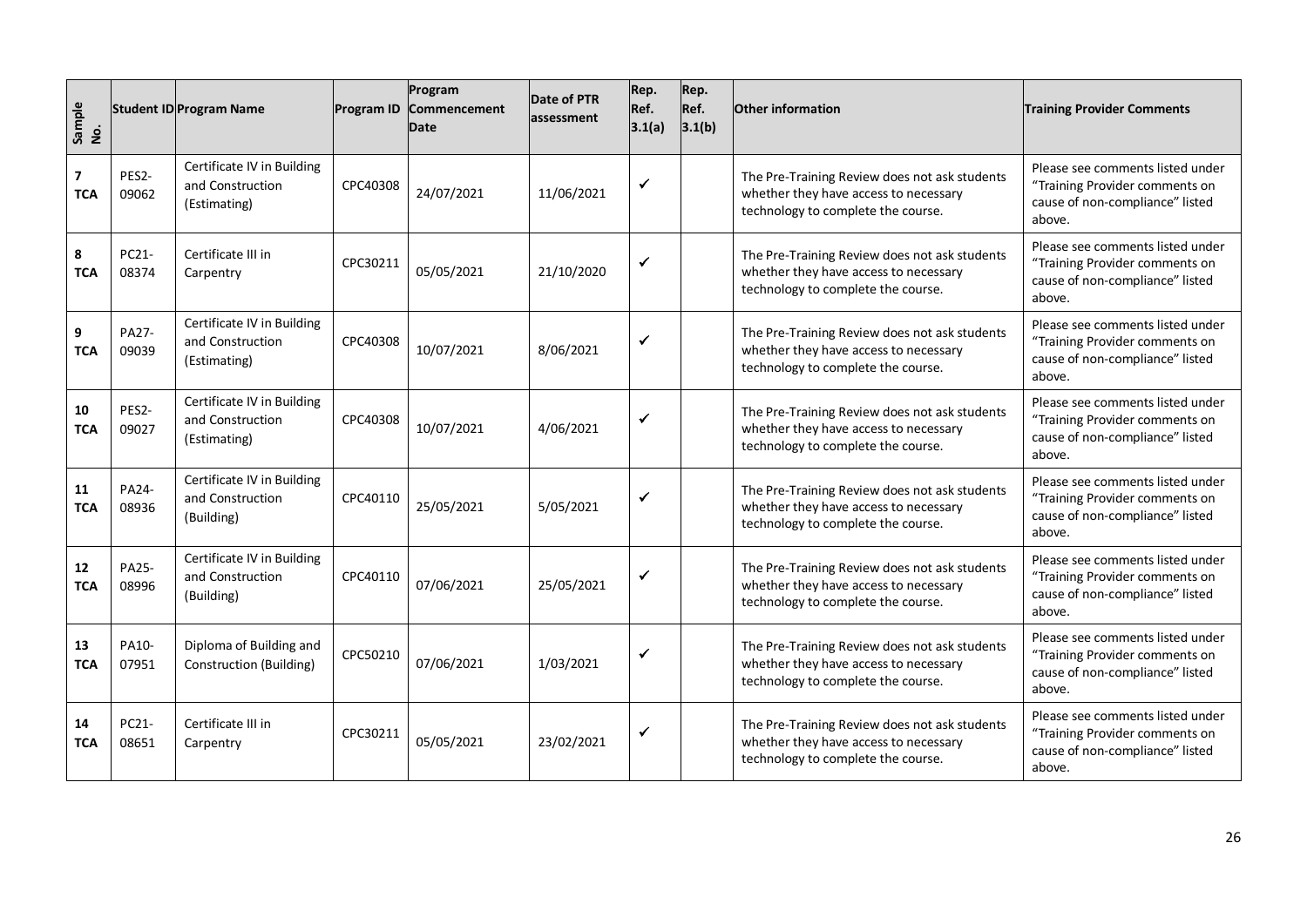| Sample<br>No.    |                       | <b>Student ID Program Name</b>                                 | <b>Program ID</b> | Program<br>Commencement<br>Date | <b>Date of PTR</b><br>assessment | Rep.<br>Ref.<br>3.1(a) | Rep.<br>Ref.<br>3.1(b) | <b>Other information</b>                                                                                                                                                                                                                                                | <b>Training Provider Comments</b>                                                                               |
|------------------|-----------------------|----------------------------------------------------------------|-------------------|---------------------------------|----------------------------------|------------------------|------------------------|-------------------------------------------------------------------------------------------------------------------------------------------------------------------------------------------------------------------------------------------------------------------------|-----------------------------------------------------------------------------------------------------------------|
| 15<br><b>TCA</b> | <b>PA27-</b><br>09040 | Certificate IV in Building<br>and Construction<br>(Building)   | CPC40110          | 12/07/2021                      | 4/06/2021                        | $\checkmark$           |                        | The Pre-Training Review does not ask students<br>whether they have access to necessary<br>technology to complete the course.                                                                                                                                            | Please see comments listed under<br>"Training Provider comments on<br>cause of non-compliance" listed<br>above. |
| 16<br><b>TCA</b> | PC21-<br>08669        | Certificate III in<br>Carpentry                                | CPC30211          | 05/05/2021                      | 16/03/2021                       | $\checkmark$           |                        | The Pre-Training Review does not ask students<br>whether they have access to necessary<br>technology to complete the course.                                                                                                                                            | Please see comments listed under<br>"Training Provider comments on<br>cause of non-compliance" listed<br>above. |
| 17<br><b>TCA</b> | PA18-<br>08607        | Certificate IV in Building<br>and Construction<br>(Building)   | CPC40110          | 30/03/2021                      | 12/02/2021                       | $\checkmark$           |                        | The Pre-Training Review does not ask students<br>whether they have access to necessary<br>technology to complete the course.                                                                                                                                            | Please see comments listed under<br>"Training Provider comments on<br>cause of non-compliance" listed<br>above. |
| 18<br><b>TCA</b> | PA28-<br>09165        | Certificate IV in Building<br>and Construction<br>(Building)   | CPC40110          | 20/07/2021                      | 12/07/2021                       | $\checkmark$           |                        | The Pre-Training Review does not ask students<br>whether they have access to necessary<br>technology to complete the course.                                                                                                                                            | Please see comments listed under<br>"Training Provider comments on<br>cause of non-compliance" listed<br>above. |
| 19<br><b>TCA</b> | <b>PA22-</b><br>08863 | Certificate IV in Building<br>and Construction<br>(Building)   | CPC40110          | 27/04/2021                      | 19/04/2021                       | $\checkmark$           |                        | The Pre-Training Review does not ask students<br>whether they have access to necessary<br>technology to complete the course.                                                                                                                                            | Please see comments listed under<br>"Training Provider comments on<br>cause of non-compliance" listed<br>above. |
| 20<br><b>TCA</b> | PA21-<br>05901        | Certificate IV in Building<br>and Construction<br>(Building)   | CPC40110          | 12/04/2021                      | 31/03/2021                       | $\checkmark$           |                        | The Pre-Training Review does not ask students<br>whether they have access to necessary<br>technology to complete the course.                                                                                                                                            | Please see comments listed under<br>"Training Provider comments on<br>cause of non-compliance" listed<br>above. |
| 21<br><b>TCA</b> | PES2-<br>08648        | Certificate IV in Building<br>and Construction<br>(Estimating) | CPC40308          | 17/04/2021                      | 25/02/2021                       | $\checkmark$           |                        | The Pre-Training Review does not ask students<br>whether they have access to necessary<br>technology to complete the course.                                                                                                                                            | Please see comments listed under<br>"Training Provider comments on<br>cause of non-compliance" listed<br>above. |
| 22<br><b>TCA</b> | PA22-<br>08832        | Certificate IV in Building<br>and Construction<br>(Building)   | CPC40110          | 27/04/2021                      | 12/04/2021                       | $\checkmark$           | ✔                      | The Pre-Training Review does not ask students<br>whether they have access to necessary<br>technology to complete the course.<br>Appropriate learning strategies and materials<br>have not been identified as the Training<br>Provider provided a PTR where the relevant | Please see comments listed under<br>"Training Provider comments on<br>cause of non-compliance" listed<br>above. |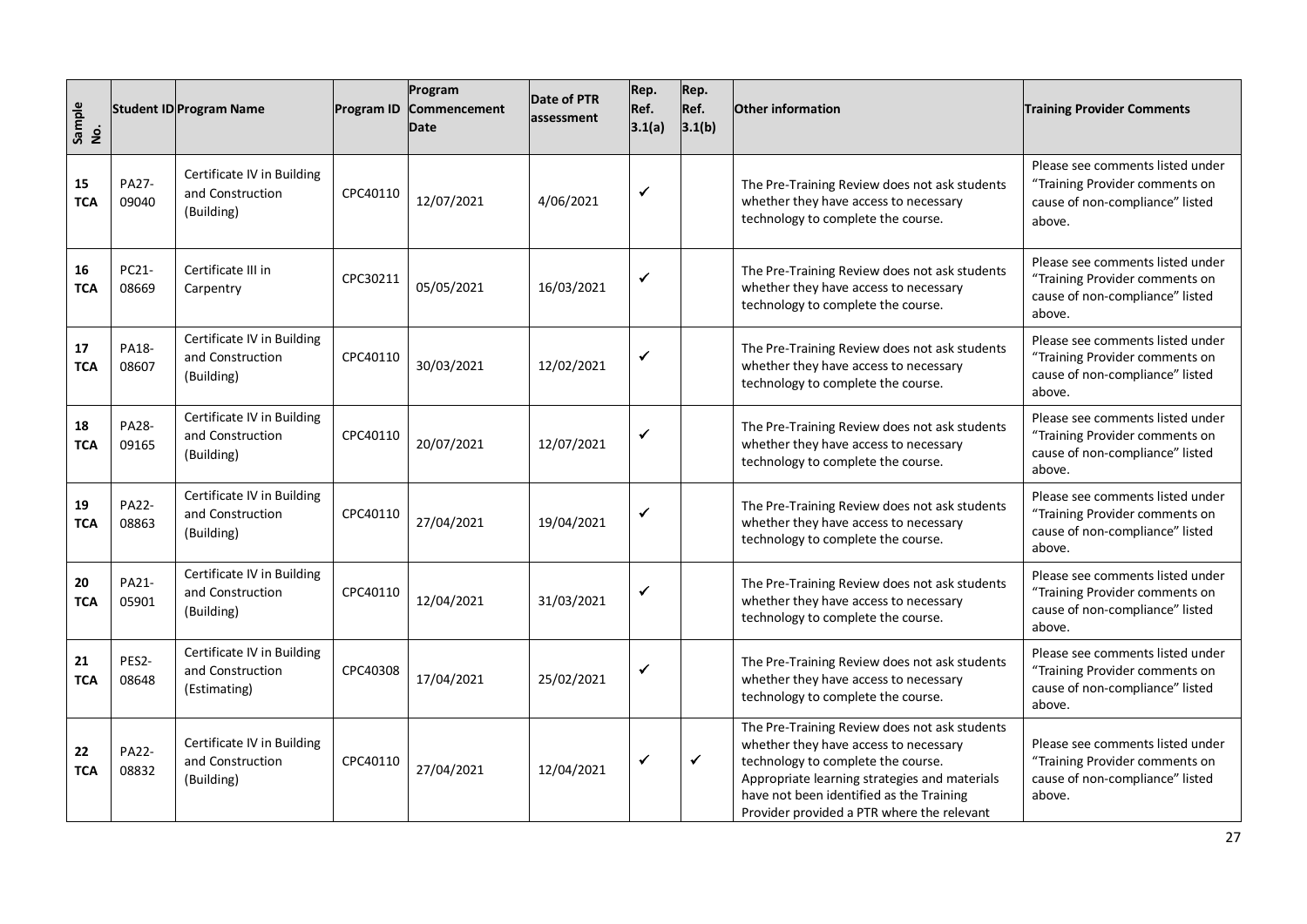| Sample<br>No.    |                | <b>Student ID Program Name</b>                                 | Program ID | Program<br>Commencement<br><b>Date</b> | Date of PTR<br>assessment | Rep.<br>Ref.<br>3.1(a) | Rep.<br>Ref.<br>3.1(b) | <b>Other information</b>                                                                                                     | <b>Training Provider Comments</b>                                                                               |
|------------------|----------------|----------------------------------------------------------------|------------|----------------------------------------|---------------------------|------------------------|------------------------|------------------------------------------------------------------------------------------------------------------------------|-----------------------------------------------------------------------------------------------------------------|
|                  |                |                                                                |            |                                        |                           |                        |                        | information (student's answer to requiring<br>assistance) had been redacted.                                                 |                                                                                                                 |
| 23<br><b>TCA</b> | PA25-<br>08963 | Certificate IV in Building<br>and Construction<br>(Building)   | CPC40110   | 07/06/2021                             | 18/05/2021                | ✓                      |                        | The Pre-Training Review does not ask students<br>whether they have access to necessary<br>technology to complete the course. | Please see comments listed under<br>"Training Provider comments on<br>cause of non-compliance" listed<br>above. |
| 24<br><b>TCA</b> | PA25-<br>08988 | Certificate IV in Building<br>and Construction<br>(Building)   | CPC40110   | 07/06/2021                             | 24/05/2021                | ✔                      |                        | The Pre-Training Review does not ask students<br>whether they have access to necessary<br>technology to complete the course. | Please see comments listed under<br>"Training Provider comments on<br>cause of non-compliance" listed<br>above. |
| 25<br><b>TCA</b> | PES2-<br>08762 | Certificate IV in Building<br>and Construction<br>(Estimating) | CPC40308   | 17/04/2021                             | 23/03/2021                | ✓                      |                        | The Pre-Training Review does not ask students<br>whether they have access to necessary<br>technology to complete the course. | Please see comments listed under<br>"Training Provider comments on<br>cause of non-compliance" listed<br>above. |
| 26<br><b>TCA</b> | PA20-<br>08723 | Certificate IV in Building<br>and Construction<br>(Building)   | CPC40110   | 30/03/2021                             | 15/03/2021                | ✓                      |                        | The Pre-Training Review does not ask students<br>whether they have access to necessary<br>technology to complete the course. | Please see comments listed under<br>"Training Provider comments on<br>cause of non-compliance" listed<br>above. |
| 27<br><b>TCA</b> | PA25-<br>09010 | Certificate IV in Building<br>and Construction<br>(Building)   | CPC40110   | 07/06/2021                             | 31/05/2021                | ✓                      |                        | The Pre-Training Review does not ask students<br>whether they have access to necessary<br>technology to complete the course. | Please see comments listed under<br>"Training Provider comments on<br>cause of non-compliance" listed<br>above. |
| 28<br><b>TCA</b> | P196-<br>07929 | Diploma of Building and<br><b>Construction (Building)</b>      | CPC50210   | 07/06/2021                             | 5/05/2021                 | ✔                      |                        | The Pre-Training Review does not ask students<br>whether they have access to necessary<br>technology to complete the course. | Please see comments listed under<br>"Training Provider comments on<br>cause of non-compliance" listed<br>above. |
| 29<br><b>TCA</b> | PES2-<br>08992 | Certificate IV in Building<br>and Construction<br>(Estimating) | CPC40308   | 29/05/2021                             | 24/05/2021                | ✓                      |                        | The Pre-Training Review does not ask students<br>whether they have access to necessary<br>technology to complete the course. | Please see comments listed under<br>"Training Provider comments on<br>cause of non-compliance" listed<br>above. |
| 30<br><b>TCA</b> | PC21-<br>08900 | Certificate III in<br>Carpentry                                | CPC30211   | 05/05/2021                             | 27/04/2021                | ✓                      |                        | The Pre-Training Review does not ask students<br>whether they have access to necessary<br>technology to complete the course. | Please see comments listed under<br>"Training Provider comments on<br>cause of non-compliance" listed<br>above. |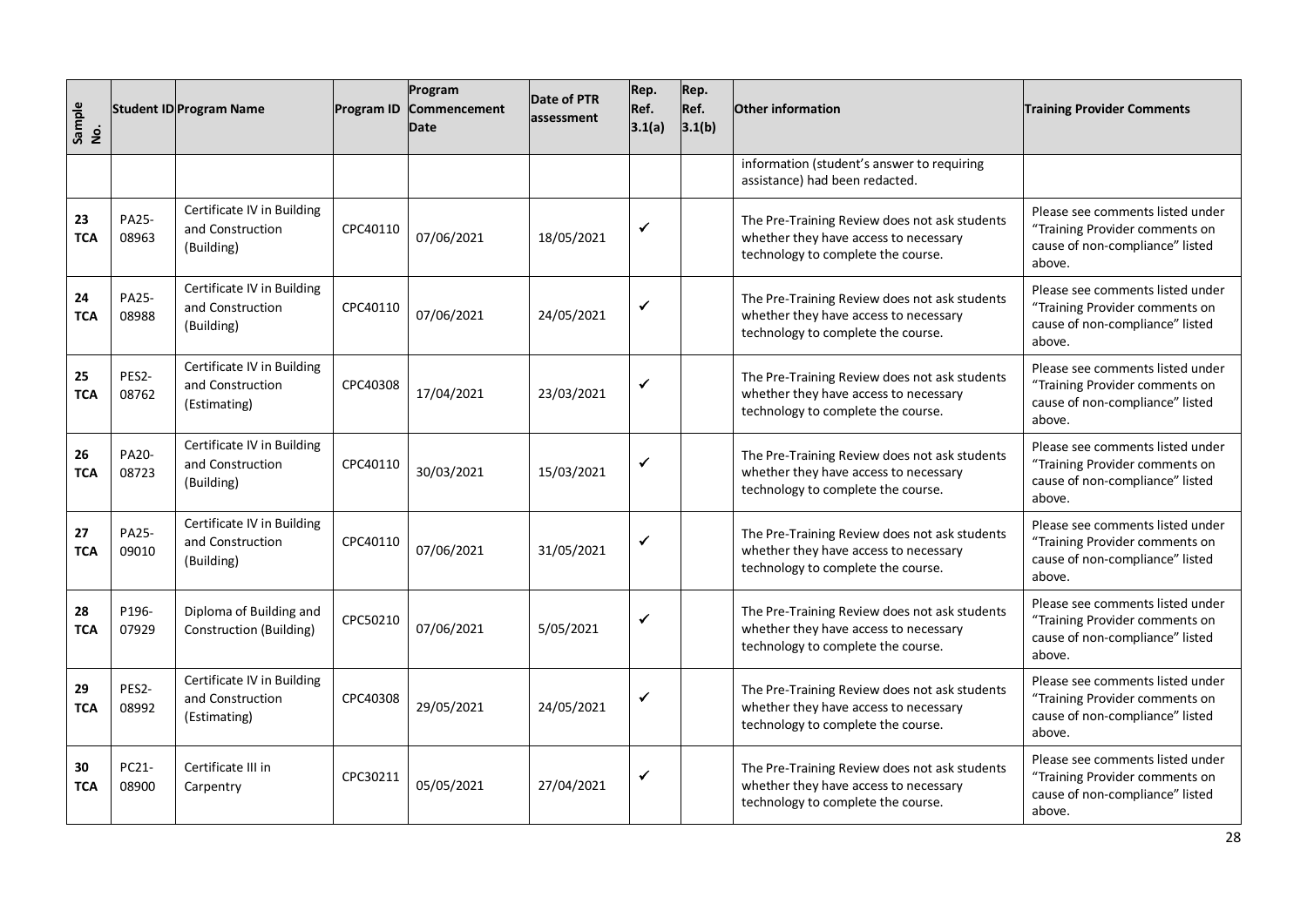| Sample<br>No.    |                       | <b>Student ID Program Name</b>                               | <b>Program ID</b> | Program<br>Commencement<br><b>Date</b> | Date of PTR<br>assessment | Rep.<br>Ref.<br>3.1(a) | Rep.<br>Ref.<br>3.1(b) | <b>Other information</b>                                                                                                     | <b>Training Provider Comments</b>                                                                               |
|------------------|-----------------------|--------------------------------------------------------------|-------------------|----------------------------------------|---------------------------|------------------------|------------------------|------------------------------------------------------------------------------------------------------------------------------|-----------------------------------------------------------------------------------------------------------------|
| 31<br><b>TCA</b> | P152-<br>07052        | Diploma of Building and<br>Construction (Building)           | CPC50210          | 08/06/2021                             | 26/05/2021                | $\checkmark$           |                        | The Pre-Training Review does not ask students<br>whether they have access to necessary<br>technology to complete the course. | Please see comments listed under<br>"Training Provider comments on<br>cause of non-compliance" listed<br>above. |
| 32<br><b>TCA</b> | PC21-<br>08644        | Certificate III in<br>Carpentry                              | CPC30211          | 05/05/2021                             | 22/02/2021                | $\checkmark$           |                        | The Pre-Training Review does not ask students<br>whether they have access to necessary<br>technology to complete the course. | Please see comments listed under<br>"Training Provider comments on<br>cause of non-compliance" listed<br>above. |
| 33<br><b>TCA</b> | PC21-<br>09047        | Certificate IV in Building<br>and Construction<br>(Building) | CPC40110          | 12/07/2021                             | 10/06/2021                | $\checkmark$           |                        | The Pre-Training Review does not ask students<br>whether they have access to necessary<br>technology to complete the course. | Please see comments listed under<br>"Training Provider comments on<br>cause of non-compliance" listed<br>above. |
| 34<br><b>TCA</b> | PA24-<br>08926        | Certificate IV in Building<br>and Construction<br>(Building) | CPC40110          | 25/05/2021                             | 7/05/2021                 | $\checkmark$           |                        | The Pre-Training Review does not ask students<br>whether they have access to necessary<br>technology to complete the course. | Please see comments listed under<br>"Training Provider comments on<br>cause of non-compliance" listed<br>above. |
| 35<br><b>TCA</b> | P168-<br>07284        | Diploma of Building and<br>Construction (Building)           | CPC50210          | 04/05/2021                             | 10/03/2021                | $\checkmark$           |                        | The Pre-Training Review does not ask students<br>whether they have access to necessary<br>technology to complete the course. | Please see comments listed under<br>"Training Provider comments on<br>cause of non-compliance" listed<br>above. |
| 36<br><b>TCA</b> | PC21-<br>08758        | Certificate III in<br>Carpentry                              | CPC30211          | 21/04/2021                             | 23/03/2021                | $\checkmark$           |                        | The Pre-Training Review does not ask students<br>whether they have access to necessary<br>technology to complete the course. | Please see comments listed under<br>"Training Provider comments on<br>cause of non-compliance" listed<br>above. |
| 37<br><b>TCA</b> | $SC21-$<br>08461      | Certificate IV in Building<br>and Construction<br>(Building) | CPC40110          | 12/07/2021                             | 1/07/2021                 | $\checkmark$           |                        | The Pre-Training Review does not ask students<br>whether they have access to necessary<br>technology to complete the course. | Please see comments listed under<br>"Training Provider comments on<br>cause of non-compliance" listed<br>above. |
| 38<br><b>TCA</b> | <b>PA22-</b><br>08838 | Certificate IV in Building<br>and Construction<br>(Building) | CPC40110          | 27/04/2021                             | 14/04/2021                | ✓                      |                        | The Pre-Training Review does not ask students<br>whether they have access to necessary<br>technology to complete the course. | Please see comments listed under<br>"Training Provider comments on<br>cause of non-compliance" listed<br>above. |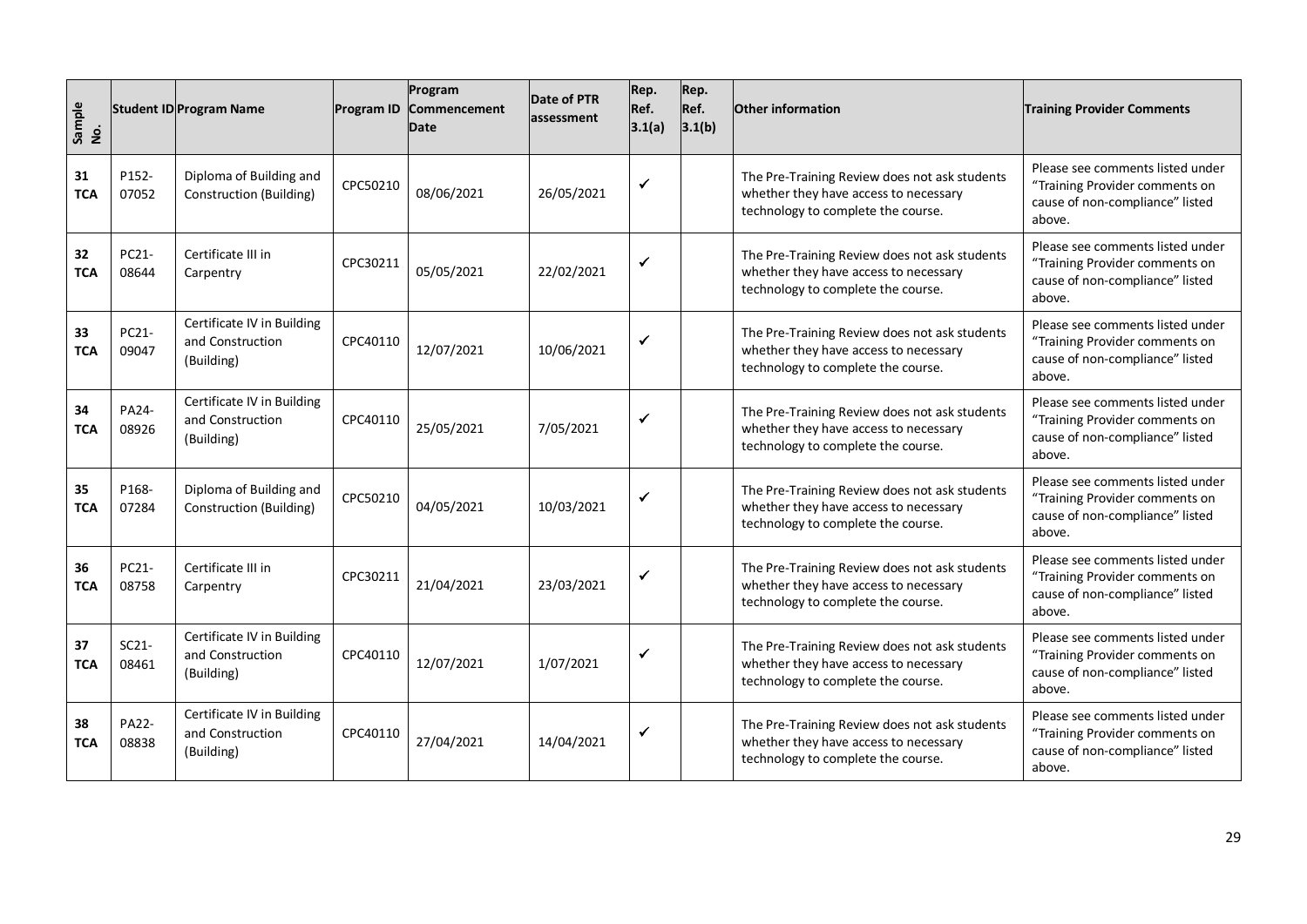| Sample<br>$\dot{2}$ |                | <b>Student ID Program Name</b>                            |          | Program<br>Program ID Commencement<br>Date | Date of PTR<br>assessment | Rep.<br>Ref.<br> 3.1(a) | Rep.<br>Ref.<br>3.1(b) | <b>Other information</b>                                                                                                                                     | <b>Training Provider Comments</b>                                             |
|---------------------|----------------|-----------------------------------------------------------|----------|--------------------------------------------|---------------------------|-------------------------|------------------------|--------------------------------------------------------------------------------------------------------------------------------------------------------------|-------------------------------------------------------------------------------|
| 39 TCA              | P204-<br>08984 | Certificate IV in Building<br>and Construction (Building) | CPC40110 | 28/06/2021                                 | 20/05/2021                |                         |                        | The Pre-Training Review does not ask students<br>whether they have access to necessary technology cause of non-compliance" listed<br>to complete the course. | Please see comments listed under<br>"Training Provider comments on<br>labove. |
| 40 TCA              | P204-<br>09050 | Certificate IV in Building<br>and Construction (Building) | CPC40110 | 12/07/2021                                 | 9/06/2021                 |                         |                        | The Pre-Training Review does not ask students<br>whether they have access to necessary technology cause of non-compliance" listed<br>to complete the course. | Please see comments listed under<br>"Training Provider comments on<br>above.  |
| <b>TOTAL</b>        |                |                                                           |          |                                            |                           | 42                      | 1                      |                                                                                                                                                              |                                                                               |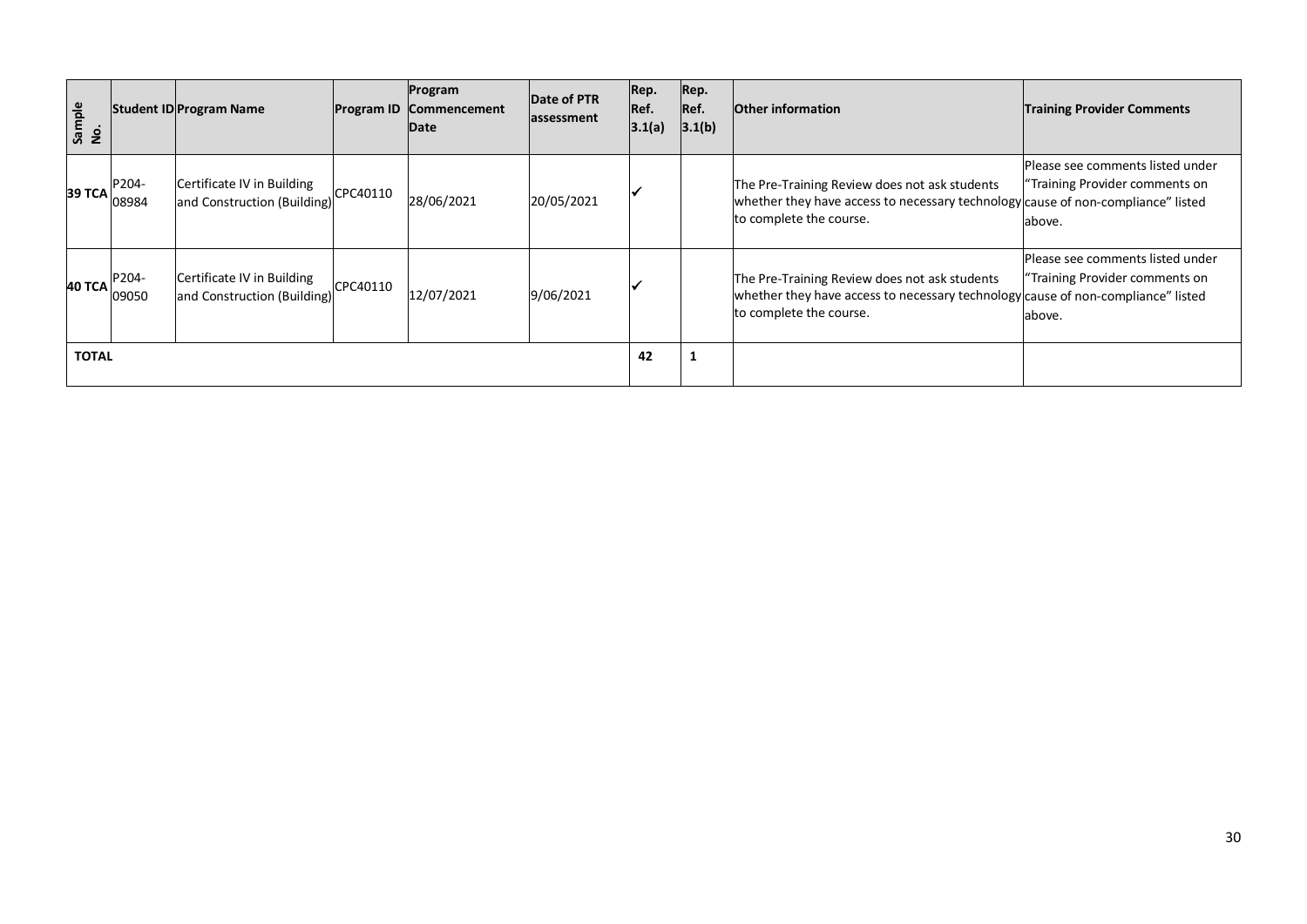# **Appendix B – Training Participation Exceptions**

<span id="page-30-0"></span>

| Sample number         | <b>Student</b><br>ID | Program<br><b>Name</b>                                 | Program<br>ID | Subject<br><b>Name</b>                            | <b>Subject ID</b>      | <b>Activity Start</b><br>Date | <b>Activity</b><br><b>End</b><br>Date | <b>First</b><br>point of<br><b>EOP</b><br>Date | Second<br>point of<br><b>EOP</b><br><b>Date</b> | Rep.<br>Ref.<br>4.1<br>(a)<br>$\checkmark$ | Rep.<br>Ref.<br>4.1<br>(b)<br>$\checkmark$ | Rep.<br>Ref.<br>4.1<br>(c)<br>$\checkmark$ | Other<br>information                                                  | <b>Training Provider</b><br><b>Comments</b>                                                                            |
|-----------------------|----------------------|--------------------------------------------------------|---------------|---------------------------------------------------|------------------------|-------------------------------|---------------------------------------|------------------------------------------------|-------------------------------------------------|--------------------------------------------|--------------------------------------------|--------------------------------------------|-----------------------------------------------------------------------|------------------------------------------------------------------------------------------------------------------------|
| BPA<br>$\blacksquare$ | LC21-<br>08726       | Certificate III CPC30211<br>in Carpentry               |               | Carry out<br>levelling<br>operations              | CPCCCM3006 13/08/2021  |                               | 31/10/2021                            | <b>Not</b><br>Provided                         | <b>Not</b><br>Provided                          |                                            |                                            |                                            | Valid first point of<br>Evidence of<br>Participation not<br>provided. | Please see comments<br>listed under "Training<br>Provider comments on<br>cause of non-<br>compliance" listed<br>above. |
| 1 <sub>BPA</sub>      | LC21-<br>08726       | $ {\sf{Cert}ificate \, III} $ CPC30211<br>in Carpentry |               | Carry out<br>measurements<br>land<br>calculations | CPCCCM1015A13/08/2021  |                               | 31/10/2021                            | Not<br>Provided                                | <b>Not</b><br>Provided                          |                                            |                                            |                                            | Valid first point of<br>Evidence of<br>Participation not<br>provided. | Please see comments<br>listed under "Training<br>Provider comments on<br>cause of non-<br>compliance" listed<br>above. |
| BPA<br>$\blacksquare$ | LC21-<br>08726       | Certificate III CPC30211<br>in Carpentry               |               | Carry out<br>setting out                          | CPCCCA3002A 13/08/2021 |                               | 31/10/2021                            | <b>Not</b><br>Provided                         | Not<br>Provided                                 |                                            |                                            |                                            | Valid first point of<br>Evidence of<br>Participation not<br>provided. | Please see comments<br>listed under "Training<br>Provider comments on<br>cause of non-<br>compliance" listed<br>above. |
| BPA<br>$\blacksquare$ | LC21-<br>08726       | Certificate III CPC30211<br>in Carpentry               |               | Conduct<br>workplace<br>communication             | CPCCCM1014A07/06/2021  |                               | $ 13/08/2021 $ <sup>Not</sup>         | Provided                                       | 13/08/2021                                      |                                            |                                            |                                            | Valid first point of<br>Evidence of<br>Participation not<br>provided. | Please see comments<br>listed under "Training<br>Provider comments on<br>cause of non-<br>compliance" listed<br>above. |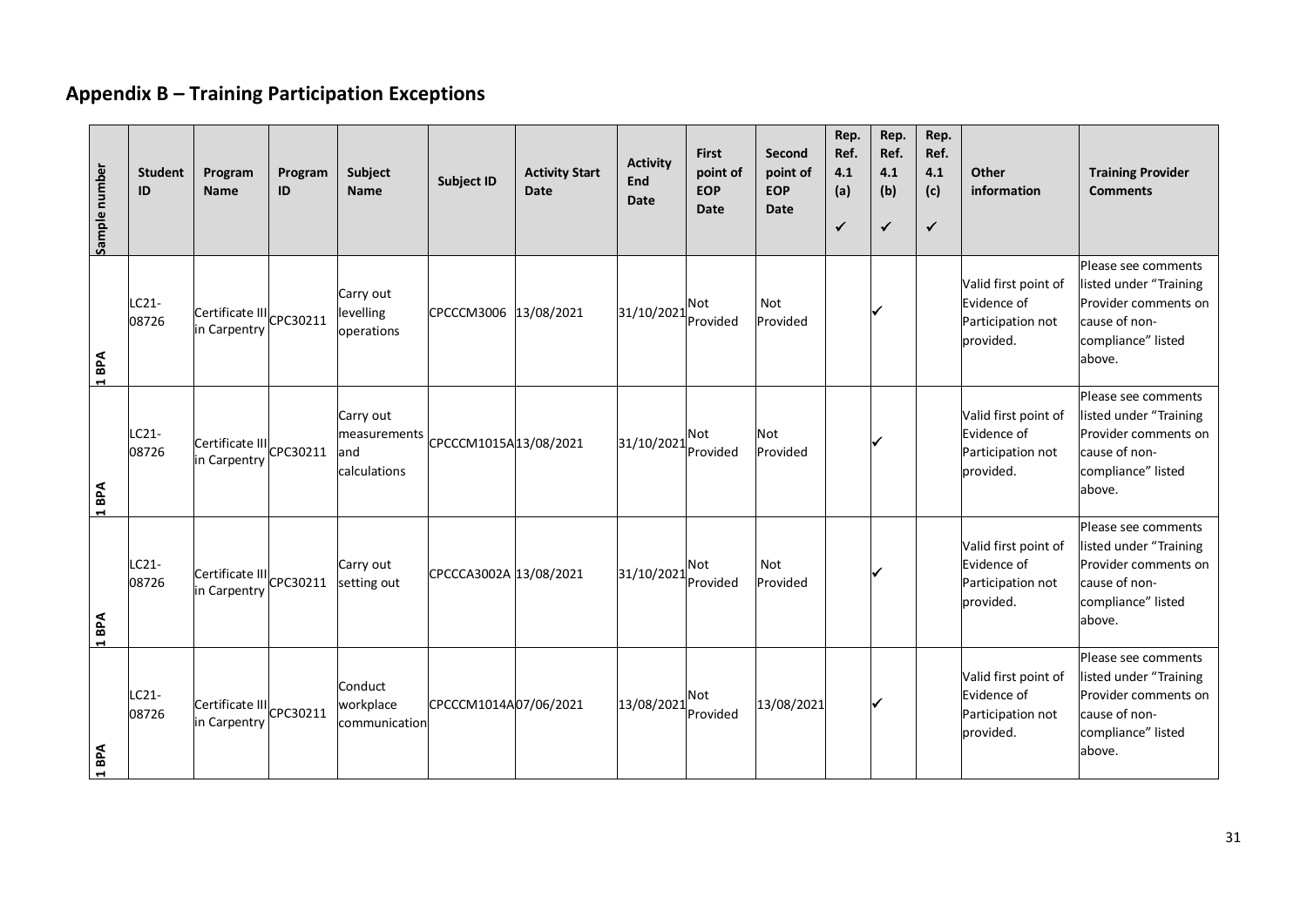| Sample number         | <b>Student</b><br>ID | Program<br><b>Name</b>                   | Program<br>ID | Subject<br><b>Name</b>                                      | <b>Subject ID</b>      | <b>Activity Start</b><br><b>Date</b> | <b>Activity</b><br>End<br><b>Date</b> | <b>First</b><br>point of<br><b>EOP</b><br>Date | Second<br>point of<br><b>EOP</b><br><b>Date</b> | Rep.<br>Ref.<br>4.1<br>(a)<br>$\checkmark$ | Rep.<br>Ref.<br>4.1<br>(b)<br>$\checkmark$ | Rep.<br>Ref.<br>4.1<br>(c)<br>$\checkmark$ | Other<br>information                                                  | <b>Training Provider</b><br><b>Comments</b>                                                                            |
|-----------------------|----------------------|------------------------------------------|---------------|-------------------------------------------------------------|------------------------|--------------------------------------|---------------------------------------|------------------------------------------------|-------------------------------------------------|--------------------------------------------|--------------------------------------------|--------------------------------------------|-----------------------------------------------------------------------|------------------------------------------------------------------------------------------------------------------------|
| 1 BPA                 | LC21-<br>08726       | Certificate III CPC30211<br>in Carpentry |               | Plan and<br>organise work                                   | CPCCCM1013A07/06/2021  |                                      | 13/08/2021                            | <b>Not</b><br>Provided                         | 13/08/2021                                      |                                            |                                            |                                            | Valid first point of<br>Evidence of<br>Participation not<br>provided. | Please see comments<br>listed under "Training<br>Provider comments on<br>cause of non-<br>compliance" listed<br>above. |
| 1 BPA                 | LC21-<br>08726       | Certificate III CPC30211<br>in Carpentry |               | <b>Read and</b><br>interpret plans<br>and<br>specifications | CPCCCM2001A13/08/2021  |                                      | 31/10/2021                            | <b>Not</b><br>Provided                         | Not<br>Provided                                 |                                            |                                            |                                            | Valid first point of<br>Evidence of<br>Participation not<br>provided. | Please see comments<br>listed under "Training<br>Provider comments on<br>cause of non-<br>compliance" listed<br>above. |
| 1 <sub>BPA</sub>      | $LC21-$<br>08726     | Certificate III CPC30211<br>in Carpentry |               | Use carpentry<br>tools and<br>equipment                     | CPCCCA2002B 07/06/2021 |                                      | 13/08/2021                            | Not<br>Provided                                | 13/08/2021                                      |                                            |                                            |                                            | Valid first point of<br>Evidence of<br>Participation not<br>provided. | Please see comments<br>listed under "Training<br>Provider comments on<br>cause of non-<br>compliance" listed<br>above. |
| BPA<br>$\blacksquare$ | $LC21-$<br>08726     | Certificate III<br>in Carpentry CPC30211 |               | Use explosive<br>power tools                                | CPCCCM2007B            | 07/06/2021                           | 13/08/2021 Provided                   | Not                                            | 14/08/2021                                      |                                            |                                            |                                            | Valid first point of<br>Evidence of<br>Participation not<br>provided. | Please see comments<br>listed under "Training<br>Provider comments on<br>cause of non-<br>compliance" listed<br>above. |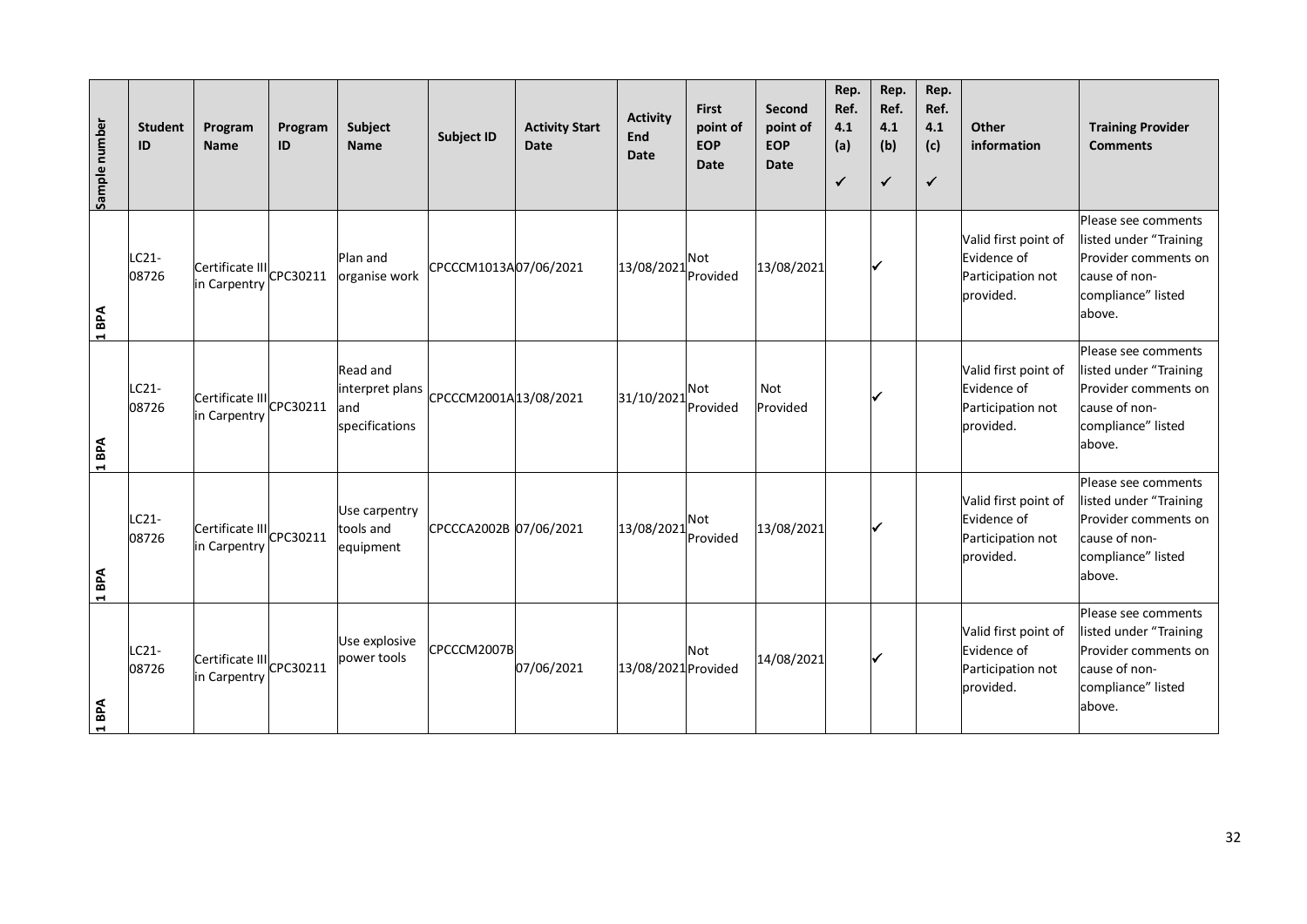| Sample number | <b>Student</b><br>ID | Program<br><b>Name</b>                   | Program<br>ID | Subject<br><b>Name</b>                                                       | <b>Subject ID</b>      | <b>Activity Start</b><br><b>Date</b> | <b>Activity</b><br>End<br><b>Date</b> | <b>First</b><br>point of<br><b>EOP</b><br>Date | Second<br>point of<br><b>EOP</b><br><b>Date</b> | Rep.<br>Ref.<br>4.1<br>(a)<br>$\checkmark$ | Rep.<br>Ref.<br>4.1<br>(b)<br>$\checkmark$ | Rep.<br>Ref.<br>4.1<br>(c)<br>$\checkmark$ | Other<br>information                                                  | <b>Training Provider</b><br><b>Comments</b>                                                                            |
|---------------|----------------------|------------------------------------------|---------------|------------------------------------------------------------------------------|------------------------|--------------------------------------|---------------------------------------|------------------------------------------------|-------------------------------------------------|--------------------------------------------|--------------------------------------------|--------------------------------------------|-----------------------------------------------------------------------|------------------------------------------------------------------------------------------------------------------------|
| BPA<br>$\sim$ | LC21-<br>08726       | Certificate III<br>in Carpentry CPC30211 |               | Work<br>effectively and<br>sustainably in<br>the<br>construction<br>industry | CPCCCM1012A07/06/2021  |                                      | 13/08/2021                            | <b>Not</b><br>Provided                         | 13/08/2021                                      |                                            |                                            |                                            | Valid first point of<br>Evidence of<br>Participation not<br>provided. | Please see comments<br>listed under "Training<br>Provider comments on<br>cause of non-<br>compliance" listed<br>above. |
| BPA<br>$\sim$ | $LC21-$<br>08734     | Certificate III<br>in Carpentry CPC30211 |               | Carry out<br>levelling<br>operations                                         | CPCCCM3006             | 01/07/2021                           | 31/10/2021                            | <b>Not</b><br>Provided                         | Not<br>Provided                                 |                                            |                                            |                                            | Valid first point of<br>Evidence of<br>Participation not<br>provided. | Please see comments<br>listed under "Training<br>Provider comments on<br>cause of non-<br>compliance" listed<br>above. |
| BPA<br>$\sim$ | LC21-<br>08734       | Certificate III<br>in Carpentry CPC30211 |               | Carry out<br>measurements<br>and<br>calculations                             | CPCCCM1015A01/07/2021  |                                      | 31/10/2021                            | <b>Not</b><br>Provided                         | Not<br>Provided                                 |                                            |                                            |                                            | Valid first point of<br>Evidence of<br>Participation not<br>provided. | Please see comments<br>listed under "Training<br>Provider comments on<br>cause of non-<br>compliance" listed<br>above. |
| BPA<br>$\sim$ | LC21-<br>08734       | Certificate III<br>in Carpentry CPC30211 |               | Carry out<br>setting out                                                     | CPCCCA3002A 01/07/2021 |                                      | 31/10/2021                            | <b>Not</b><br>Provided                         | Not<br>Provided                                 |                                            |                                            |                                            | Valid first point of<br>Evidence of<br>Participation not<br>provided. | Please see comments<br>listed under "Training<br>Provider comments on<br>cause of non-<br>compliance" listed<br>above. |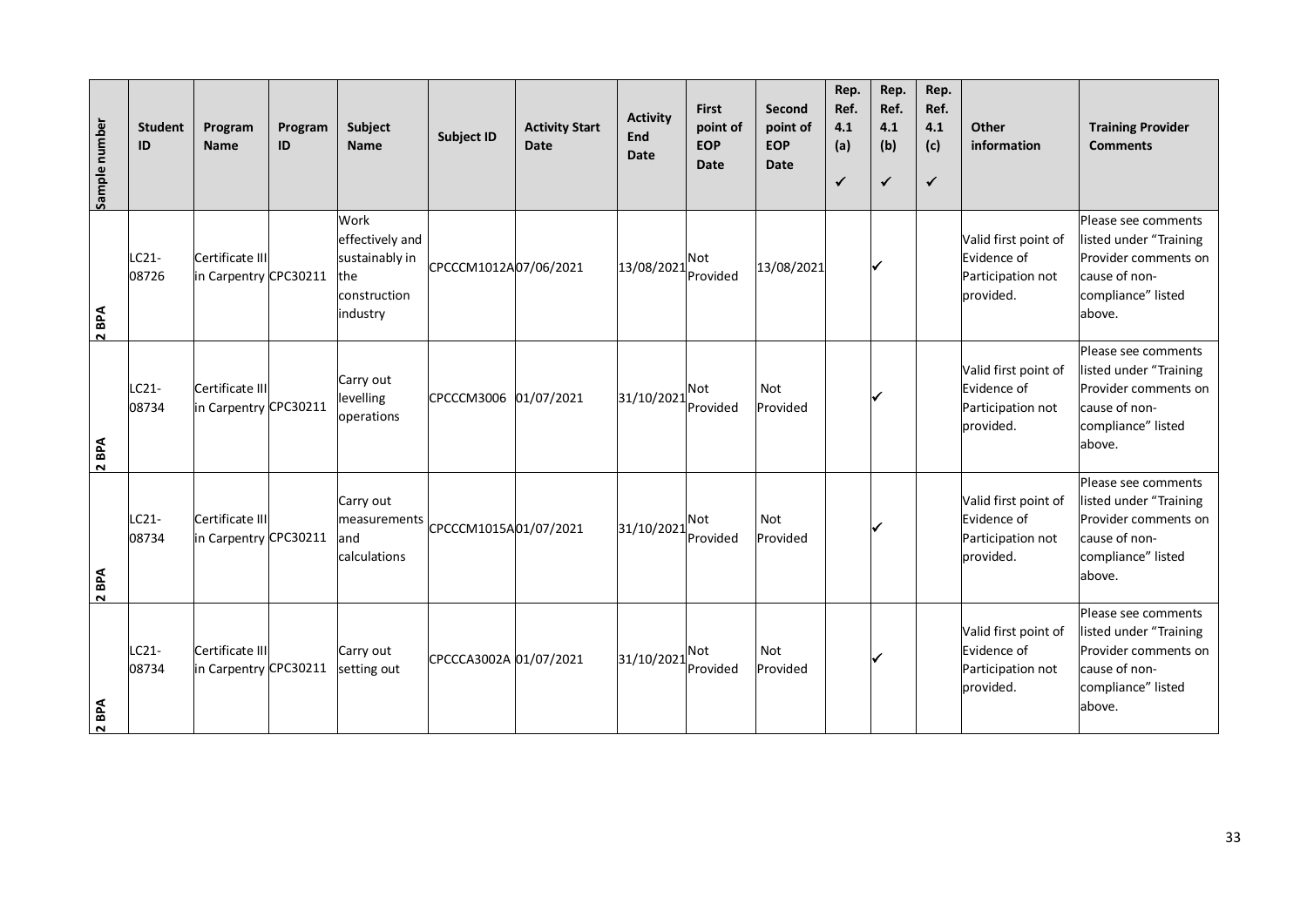| Sample number | <b>Student</b><br>ID | Program<br><b>Name</b>                   | Program<br>ID | Subject<br><b>Name</b>                                | <b>Subject ID</b>      | <b>Activity Start</b><br><b>Date</b> | <b>Activity</b><br>End<br><b>Date</b> | <b>First</b><br>point of<br><b>EOP</b><br>Date | Second<br>point of<br><b>EOP</b><br><b>Date</b> | Rep.<br>Ref.<br>4.1<br>(a)<br>$\checkmark$ | Rep.<br>Ref.<br>4.1<br>(b)<br>$\checkmark$ | Rep.<br>Ref.<br>4.1<br>(c)<br>$\checkmark$ | Other<br>information                                                  | <b>Training Provider</b><br><b>Comments</b>                                                                             |
|---------------|----------------------|------------------------------------------|---------------|-------------------------------------------------------|------------------------|--------------------------------------|---------------------------------------|------------------------------------------------|-------------------------------------------------|--------------------------------------------|--------------------------------------------|--------------------------------------------|-----------------------------------------------------------------------|-------------------------------------------------------------------------------------------------------------------------|
| 2 BPA         | LC21-<br>08734       | Certificate III<br>in Carpentry CPC30211 |               | Handle<br>carpentry<br>materials                      | CPCCCA2011A 25/03/2021 |                                      | 01/07/2021                            | <b>Not</b><br>Provided                         | 01/07/2021                                      |                                            |                                            |                                            | Valid first point of<br>Evidence of<br>Participation not<br>provided. | Please see comments<br>listed under "Training<br>Provider comments on<br>cause of non-<br>compliance" listed<br>above.  |
| BPA<br>$\sim$ | $LC21-$<br>08734     | Certificate III<br>in Carpentry CPC30211 |               | Read and<br>interpret plans<br>land<br>specifications | CPCCCM2001A1/07/2021   |                                      | 31/10/2021                            | <b>Not</b><br>Provided                         | Not<br>Provided                                 |                                            |                                            |                                            | Valid first point of<br>Evidence of<br>Participation not<br>provided. | Please see comments<br>listed under "Training<br>Provider comments on<br>cause of non-<br>compliance" listed<br>labove. |
| 2 BPA         | LC21-<br>08734       | Certificate III<br>in Carpentry CPC30211 |               | Use carpentry<br>tools and<br>equipment               | CPCCCA2002B 25/03/2021 |                                      | 01/07/2021                            | <b>Not</b><br>Provided                         | 01/07/2021                                      |                                            |                                            |                                            | Valid first point of<br>Evidence of<br>Participation not<br>provided. | Please see comments<br>listed under "Training<br>Provider comments on<br>cause of non-<br>compliance" listed<br>above.  |
| BPA<br>$\sim$ | LC21-<br>08734       | Certificate III<br>in Carpentry CPC30211 |               | Use explosive<br>power tools                          | CPCCCM2007B 25/03/2021 |                                      | 01/07/2021                            | <b>Not</b><br>Provided                         | 01/07/2021                                      |                                            |                                            |                                            | Valid first point of<br>Evidence of<br>Participation not<br>provided. | Please see comments<br>listed under "Training<br>Provider comments on<br>cause of non-<br>compliance" listed<br>above.  |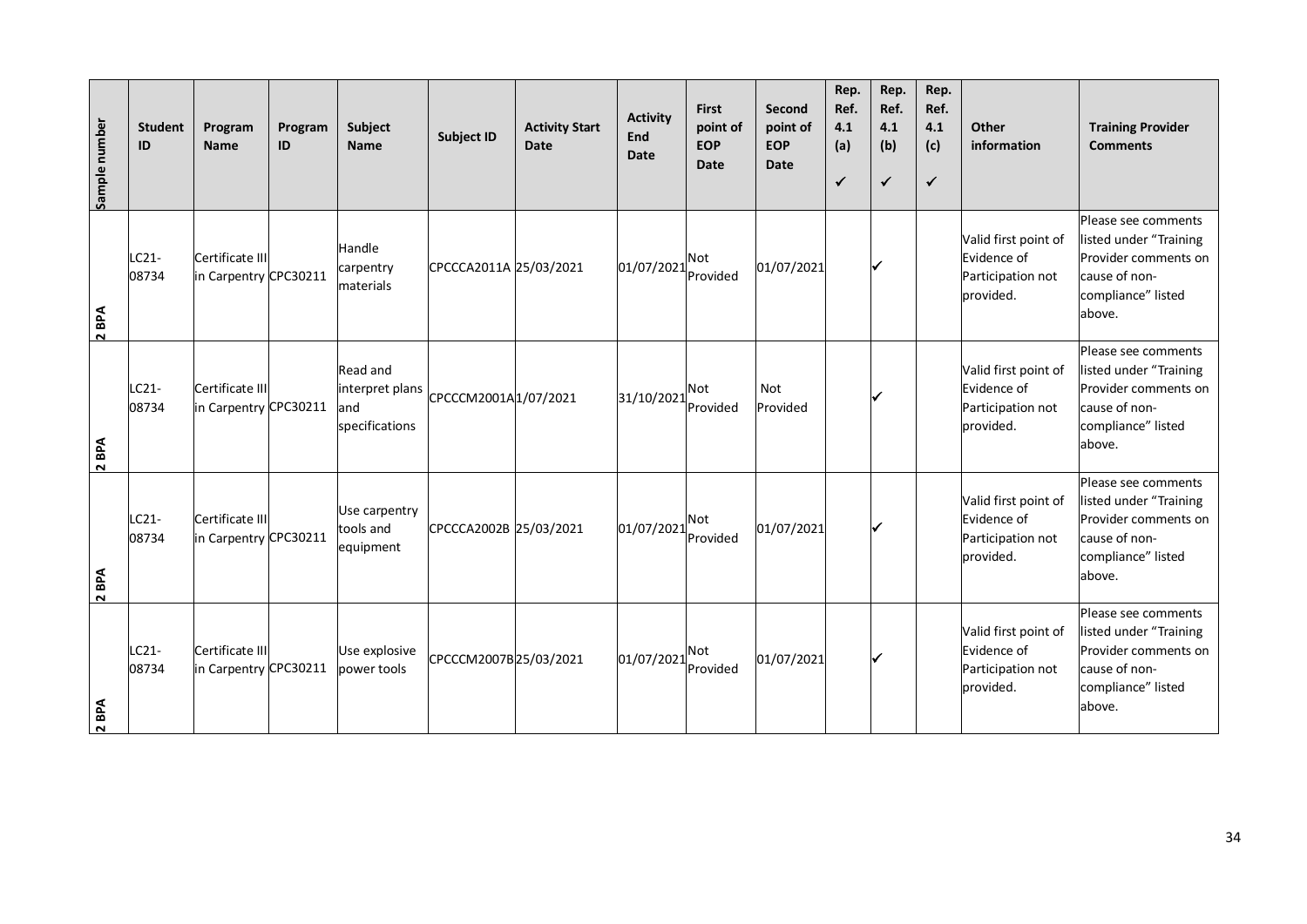|        |       |                                               |                             |                        |                           |              |              |                                                       | TCA 21-PES2-08648<br>Nadarajamuthali<br>Kulathayendran. The<br>formal withdrawal date<br>(30/07/2021) is after<br>the Activity End Date<br>(21/07/2021). The<br>student spoke with TIV<br>on 21/07/2021. This                                                                                                                                                                                        |
|--------|-------|-----------------------------------------------|-----------------------------|------------------------|---------------------------|--------------|--------------|-------------------------------------------------------|------------------------------------------------------------------------------------------------------------------------------------------------------------------------------------------------------------------------------------------------------------------------------------------------------------------------------------------------------------------------------------------------------|
|        | PES2- | Certificate<br>IV in<br>Building and CPC40308 | Read and<br>interpret plans | CPCCBC4012B 20/04/2021 | 21/07/2021 20/04/2021 Not | $\checkmark$ | $\checkmark$ | The formal<br>withdrawal date<br>(30/07/2021) is      | was the last date TIV<br>had communication<br>with the student. This is<br>the date used for<br>cancellation.<br>Second point of EOP -<br>Not Provided The<br>formal withdrawal date<br>(30/07/2021) is after<br>the Activity End Date<br>(21/07/2021). The                                                                                                                                          |
|        | 08648 | Construction<br>(Estimating)                  | and<br>specifications       |                        |                           |              |              | after the Activity<br><b>End Date</b><br>(21/07/2021) | student spoke with TIV<br>on 21/07/2021. This<br>was the last date TIV<br>had communication<br>with the student. This is<br>the date used for<br>cancellation. The email<br>dated 30/07/2021 was<br>from an administration<br>officer not a Trainer<br>and Assessor and would<br>not count as EOP. An<br>email dated 9/7/2021<br>from the Student<br>Support team was the<br>last formal EOP sent to |
| 21 TCA |       |                                               |                             |                        |                           |              |              |                                                       | the student. This is in<br>align with the Evidence<br>of Participation<br>guidelines that the<br>second is no earlier<br>than 30 days before the                                                                                                                                                                                                                                                     |